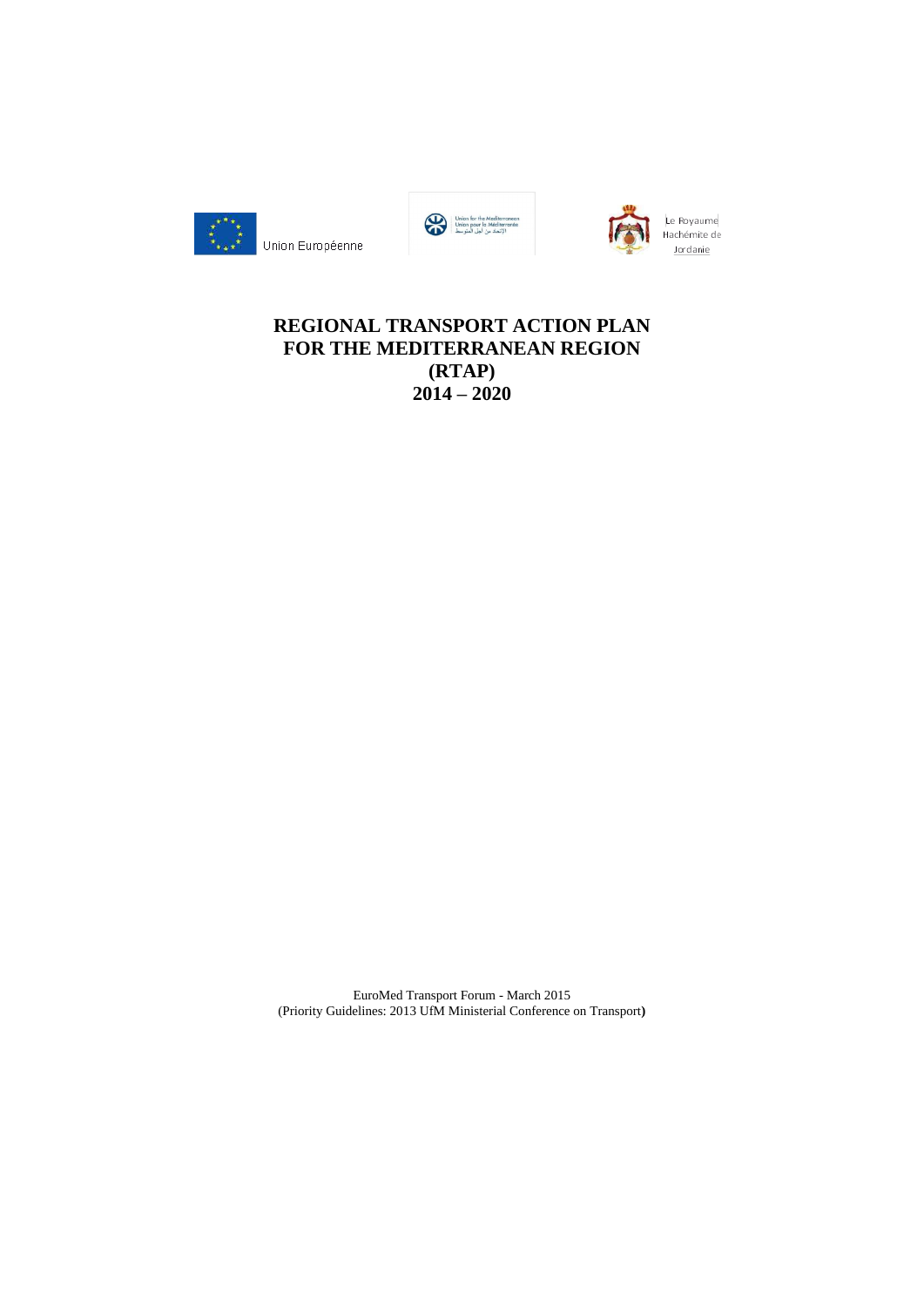## REGIONAL TRANSPORT ACTION PLAN FOR THE MEDITERRANEAN REGION  $(RTAP)$  $2014 - 2020$

## **Table of Contents**

| I.                                                                                     |  |  |  |
|----------------------------------------------------------------------------------------|--|--|--|
|                                                                                        |  |  |  |
|                                                                                        |  |  |  |
|                                                                                        |  |  |  |
| П.                                                                                     |  |  |  |
|                                                                                        |  |  |  |
|                                                                                        |  |  |  |
|                                                                                        |  |  |  |
|                                                                                        |  |  |  |
|                                                                                        |  |  |  |
|                                                                                        |  |  |  |
|                                                                                        |  |  |  |
|                                                                                        |  |  |  |
| Ш.                                                                                     |  |  |  |
|                                                                                        |  |  |  |
|                                                                                        |  |  |  |
|                                                                                        |  |  |  |
|                                                                                        |  |  |  |
|                                                                                        |  |  |  |
|                                                                                        |  |  |  |
| IV.                                                                                    |  |  |  |
|                                                                                        |  |  |  |
|                                                                                        |  |  |  |
|                                                                                        |  |  |  |
|                                                                                        |  |  |  |
|                                                                                        |  |  |  |
| $V_{\cdot}$                                                                            |  |  |  |
|                                                                                        |  |  |  |
| Action 19: The Trans-Mediterranean Transport Network (TMN-T) and its connection to the |  |  |  |
|                                                                                        |  |  |  |
|                                                                                        |  |  |  |
|                                                                                        |  |  |  |
|                                                                                        |  |  |  |
|                                                                                        |  |  |  |
|                                                                                        |  |  |  |
|                                                                                        |  |  |  |
|                                                                                        |  |  |  |
|                                                                                        |  |  |  |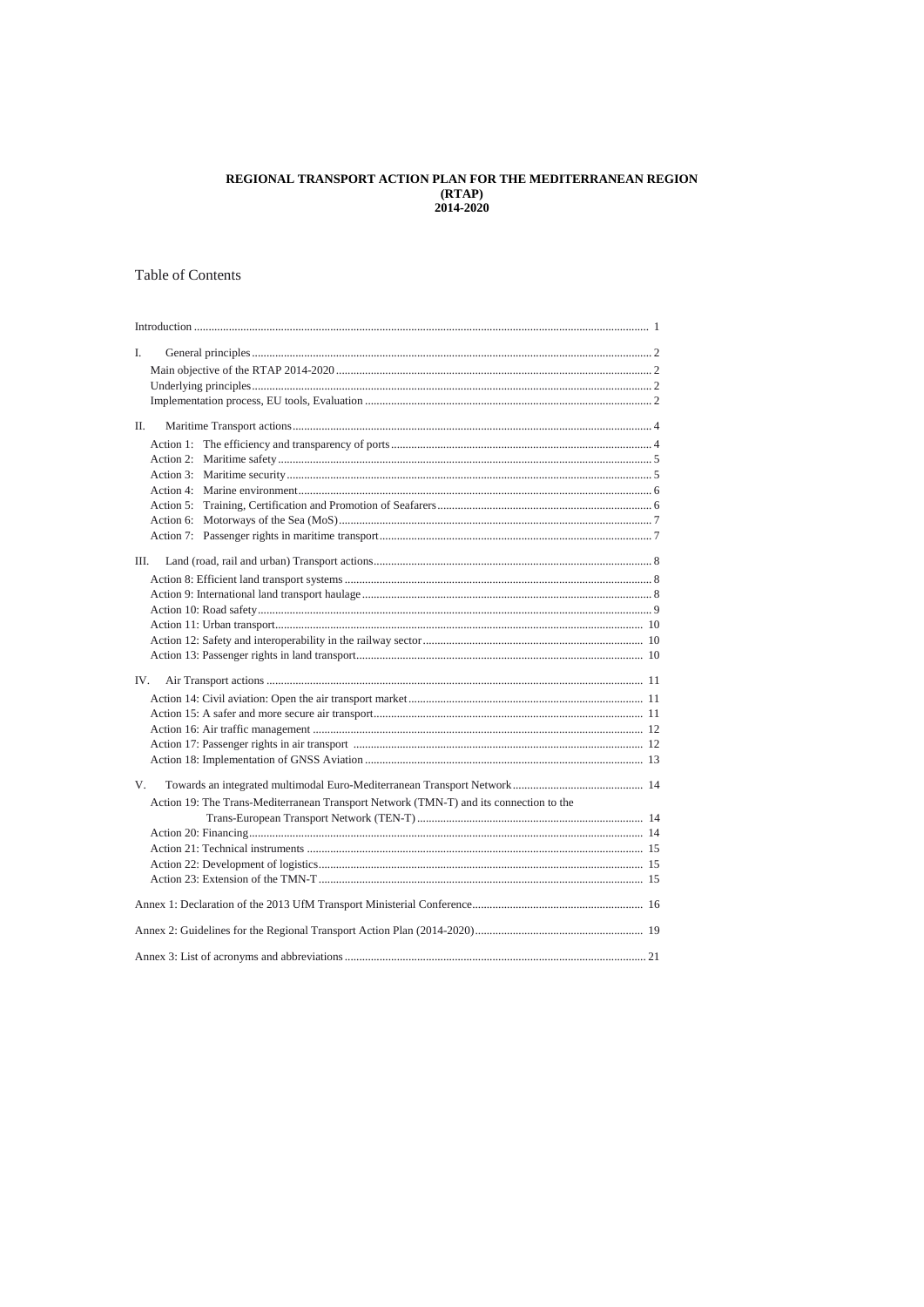Regional Transport Action Plan for the Mediterranean region (RTAP) 2014 - 2020

## **Introduction**

In continuity with the mandate given by the EuroMed Ministerial Conference in 2005 in Marrakech, the Ministers responsible for Transport of the Union for the Mediterranean (UfM), meeting in conference in Brussels on 14 November 2013, adopted a Declaration reaffirming the importance of Euro-Mediterranean transport cooperation founded on two complementary pillars: (i) regulatory reform and convergence in all relevant different transport sectors (maritime, civil aviation, road, railway and urban transport); and (ii) establishment of the future Trans-Mediterranean Transport Network (TMN-T), to be connected with the Trans- European Transport Network (TEN-T).

Having approved the results of the implementation of the Regional Transport Action Plan for the Mediterranean Region (RTAP) 2007-2013<sup>1</sup>, the Transport Ministerial Conference reaffirmed the complementarity between the principles of the TMN-T and the regulatory reforms as a basis for the future integrated multimodal Euro- Mediterranean transport network.

The UfM Transport Ministers expressed their wish to pursue this approach given the guidelines (in annex) which are the basis of the present RTAP 2014-2020 elaborated by the Euro-Mediterranean Transport Forum

1 Evaluation Report of the RTAP 2007-2013, a[t http://ec.europa.eu/transport/themes/international/doc/euromed/evaluation-report\\_en.pdf](http://ec.europa.eu/transport/themes/international/doc/euromed/evaluation-report_en.pdf)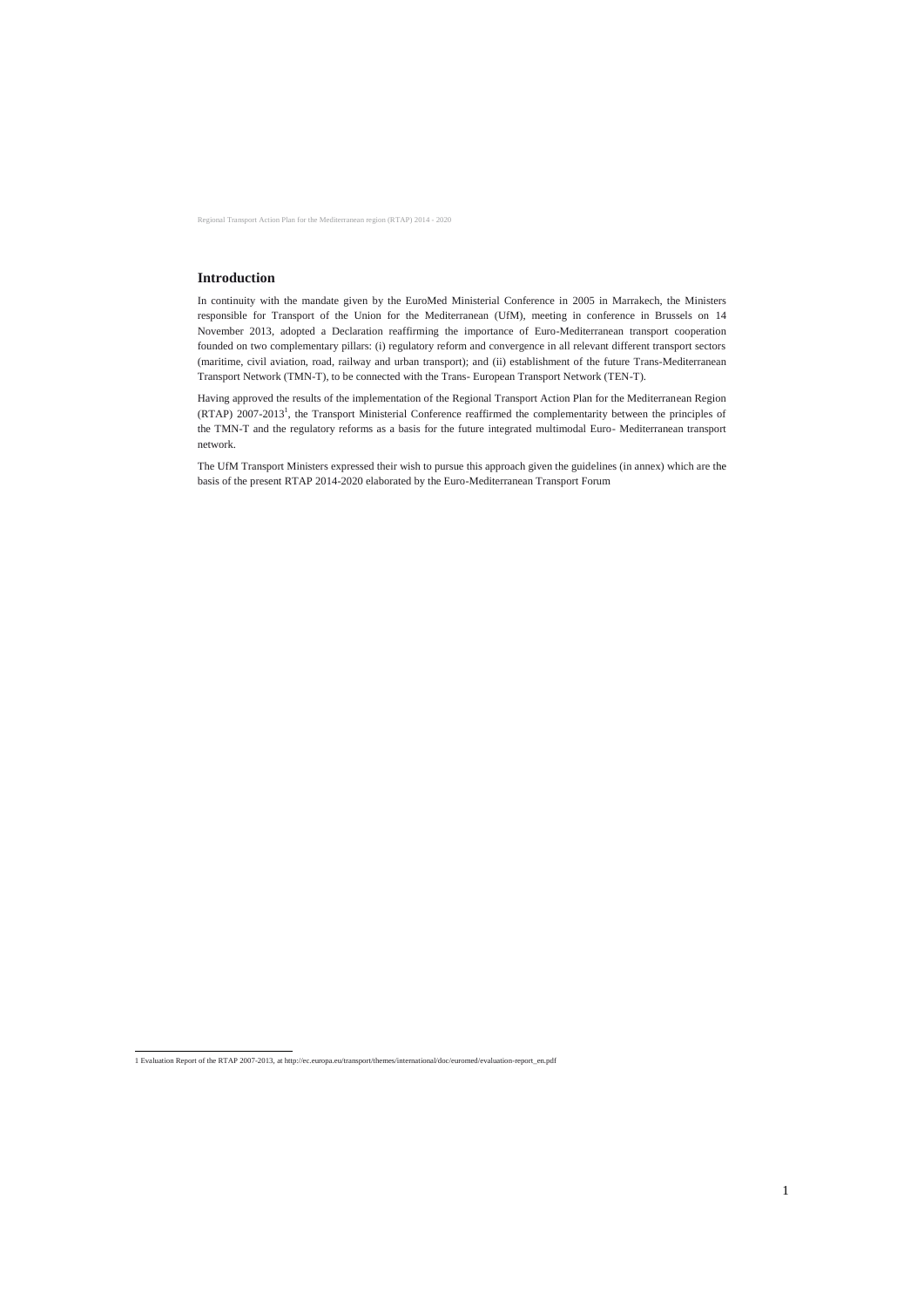.

Regional Transport Action Plan for the Mediterranean region (RTAP) 2014 - 2020

## **I. General principles**

#### *Main objective of the RTAP 2014-2020*

Pursue, through concrete actions, both the regulatory reform and convergence in all relevant different transport sectors (maritime, civil aviation, road, railway and urban transport) and the establishment of an integrated multimodal Euro-Mediterranean transport network by facilitating trade and connecting people between the EU and the Mediterranean Partners and between Mediterranean Partners themselves. This is a condition for economic growth and integration in the Mediterranean region.

The RTAP is elaborated with and for the Mediterranean Partners from the southern neighbourhood<sup>2</sup>. The experience of Turkey which is associated to the EuroMed Dialogue was taken into consideration in the elaboration of this RTAP

The RTAP is designed to propose a reference framework for ensuring a complementarity and coherence between the bilateral, sub-regional, regional and international initiatives in the field of transport in the Mediterranean.

#### **Underlying** *principles*

The RTAP shall be consistent with Mediterranean Partners' national Transport Policy.

The coherence between national and regional transport policies is ensured through the complementarity of the bilateral Action Plans issued, within the European Neighbourhood Policy (ENP), of the Association Agreement of the Partner Countries of the EU and the RTAP 2014-2020.

A synergy should be ensured between EuroMed transport cooperation and other initiatives conducted by the EU, including in particular within the Integrated Maritime Policy and Enlargement Policy, the protection of the environment and in the field of research.

The effective implementation of the RTAP 2014-2020 entails the strengthening of human resources -through the development of knowledge, competence and training- and the promotion of good governance, institutional and organizational capacity.

#### *Implementation process, EU tools, Evaluation*

The implementation of the RTAP will be coordinated and monitored by the EuroMed dialogue structure set up under the Barcelona process and continued by the Union for the Mediterranean (UfM). This dialogue structure, conducted by the European Commission with the support of the UfM Secretariat, gathers as members the representatives of the transport Ministries of the Mediterranean Partners and the EU Member States.

The dialogue is conducted on 3 levels

- The Transport Ministerial Conference adopts political decisions and strategic orientations;
- The EuroMed Transport Forum endorses the technical activities conducted through its thematic Working Groups. The Forum also prepares the technical deliverables to be submitted to the Transport Ministerial Conference through the UfM Senior Official Meeting (SOM/UfM);
- Thematic Working Groups dealing with technical issues in the field of Network & Land transport, Maritime transport, and Aviation.

2 Algeria, Egypt, Israel, Jordan, Lebanon, Libya, Morocco, Palestine, Syria, and Tunisia.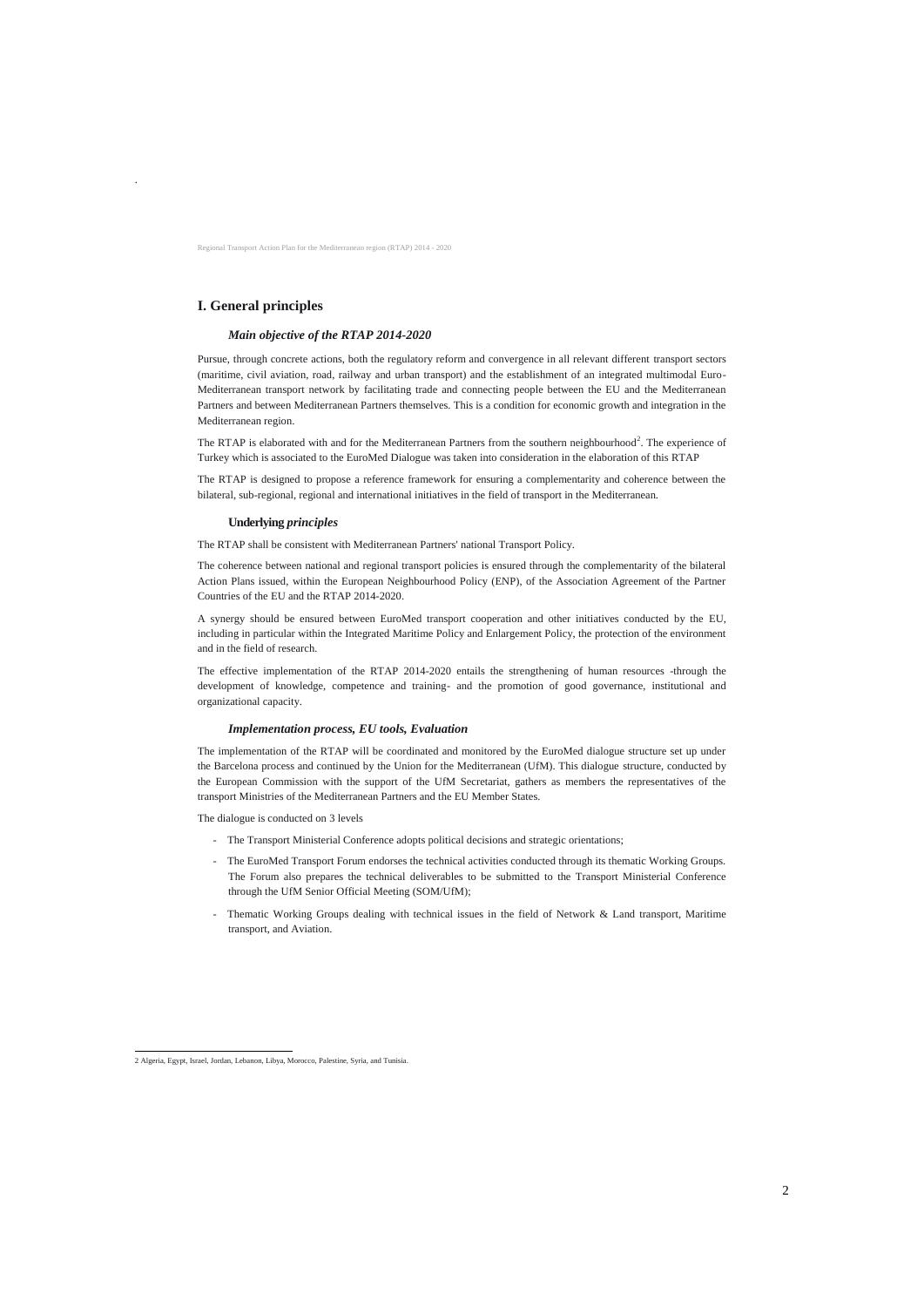Different stakeholders, such as GTMO 5+5/CETMO, AMU,  $ESCWA^3$ , and the IFIs (EIB, WB, EBRD, etc.)<sup>4</sup>, will be closely associated to this technical dialogue.

In agreement with its members, this dialogue structure could open up to other relevant stakeholders, taking into account the topics addressed.

The support of the EU towards the implementation of the RTAP will be pursued through the relevant mobilisation of the European Neighbourhood Instrument (ENI), in particular the Neighbourhood Investment Facility- NIF (possibly combined with the Connecting Europe Facility-CEF<sup>5</sup>), as well as with bilateral and regional instruments (e.g.TAIEX<sup>6</sup>, Twinning, and Technical Assistance projects). This support will be strengthened by the involvement of European transport agencies, where appropriate, and the European Investment Bank.

The coordinated mobilisation of all stakeholders on the basis of a common strategic framework adopted at the Ministerial level, including the support of the EU Member States and the involvement of the private and public sector, will contribute to the effective implementation of the RTAP. Moreover, exchanges of experience amongst Southern Mediterranean Partners (South-South) will be encouraged in order to complement the Euro- Mediterranean dialogue (North-South).

The Progress Report on the implementation of the RTAP, to be submitted at the next UfM Transport Ministerial Conference, will be prepared by the EuroMed Transport Forum and transmitted through the SOM/UfM.

 $\overline{a}$ 

<sup>3</sup> GTMO - Transport Ministers Group of the Western Mediterranean; CETMO: Study Centre for Transport in the Western Mediterranean; AMU: Arab Maghreb Union; ESCWA: United Nations Economic and Social Commission for Western Asia.

<sup>4</sup> IFI - International financial institutions; EIB - European Investment Bank; WB - World Bank; EBRD - European Bank for Reconstruction and Development.

<sup>5</sup> Regulation (EU) No 1316/2013 of the European Parliament and of the Council of 11 December 2013 establishing theConnecting Europe Facility, amending Regulation (EU) No 913/2010 and repealing Regulations (EC) No 680/2007 and (EC) nNo 67/2010 (JO L 348/129 of 20 Decembre 2013).

<sup>6</sup> TAIEX - Technical Assistance And Information Exchange.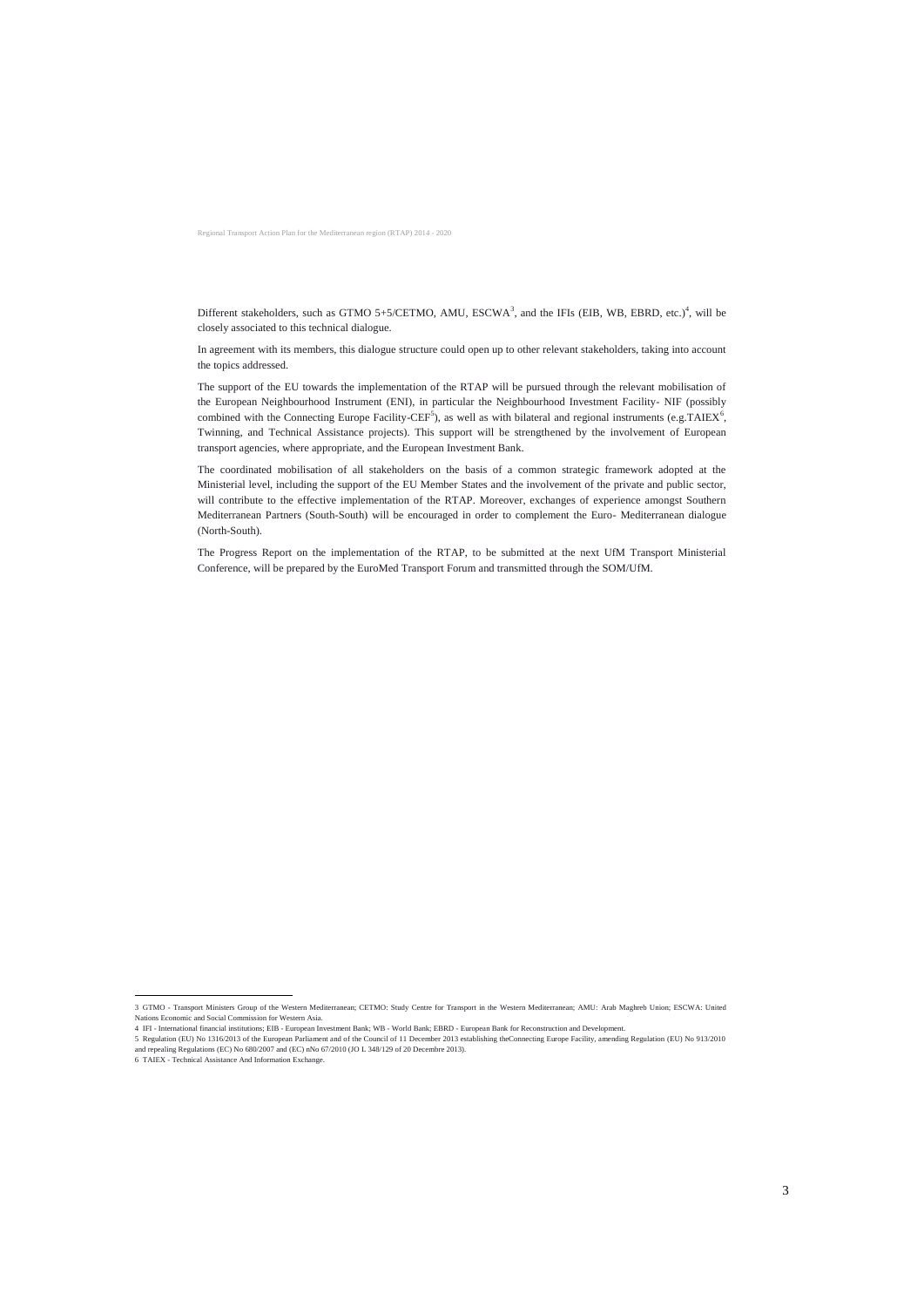#### **II. Maritime Transport actions**

#### *Action 1: The efficiency and transparency of ports*

Both regulatory reforms and simplification of procedures should be pursued with a view to improve the efficiency of ports and the transparency of the use of public funds.

## <span id="page-5-0"></span># #

- National reforms must be pursued to reinforce the national and regional (Network) strategic planning of port infrastructures and of connections of ports with their hinterlands to foster non-discriminatory market access, fair competition, and legal certainty and to foresee adequate measures for reducing environmental impacts of port development projects.
- Those reforms should foresee the separation of commercial functions and port regulatory tasks, including, where necessary, the setting up of autonomous bodies within maritime administrations including assessing the compatibility of public funding (state aid) and charging policy with fair competition.
- Simplification of procedures must be improved by:
	- *i)* Continuing the implementation of the concept of a National Single Window for the collection of all port call related formalities looking after the compatibility and/or interoperability of systems and the compliance with international/or EU standards;
	- *ii*) Continuing with the simplification of customs controls and other border-crossings and reporting procedures, in particular in TMN-T (Trans-Mediterranean Transport Network) ports, taking into consideration the recommendations of the  $FAL<sup>7</sup>$  convention for standardizing basic reporting formalities of ships when arriving and/or departing from ports;
	- *iii*) Establishing service level agreements in container terminals aiming to reduce the dwell times and improving general efficiency of port services;
	- *iv)* Enhancing the efficiency of logistics and establish new ones whenever required, as well as strengthening the communication system between the stakeholders (ports, shipping lines, export and import industries, customs) by means, for example, of single logistics windows;
	- *v)* Establishment and standardization of EDI (Electronic Data Interchange) applications in order to strengthen links between the EDI platforms of the involved ports in the Mediterranean Region. The prospect to move towards Integrated Information and Communication Technologies (ICT) and Electronic Data Interchange (EDI) solutions to be implemented across transport modes (i.e. modal transfers) should be also envisaged as well as functional and technical design for EDI application in Inland Waterway Transport (IWT), integrated with sea port EDI/ICT systems.
	- *vi)* Clarifying and facilitating the conditions to access the market of port services, notably towage, pilotage, mooring, waste management and bunkering.
- Mediterranean Partners are also encouraged to leverage the current and future EuroMed GNSS activities for assessing the impact of satellite navigation services provided by EGNOS on multimodal logistics and customs efficiency;
- Mediterranean Partners are encouraged to cooperate through joint training and twinning actions covering the above;

 7 FAL: Convention on Facilitation of International Maritime Traffic, 1965 as amended.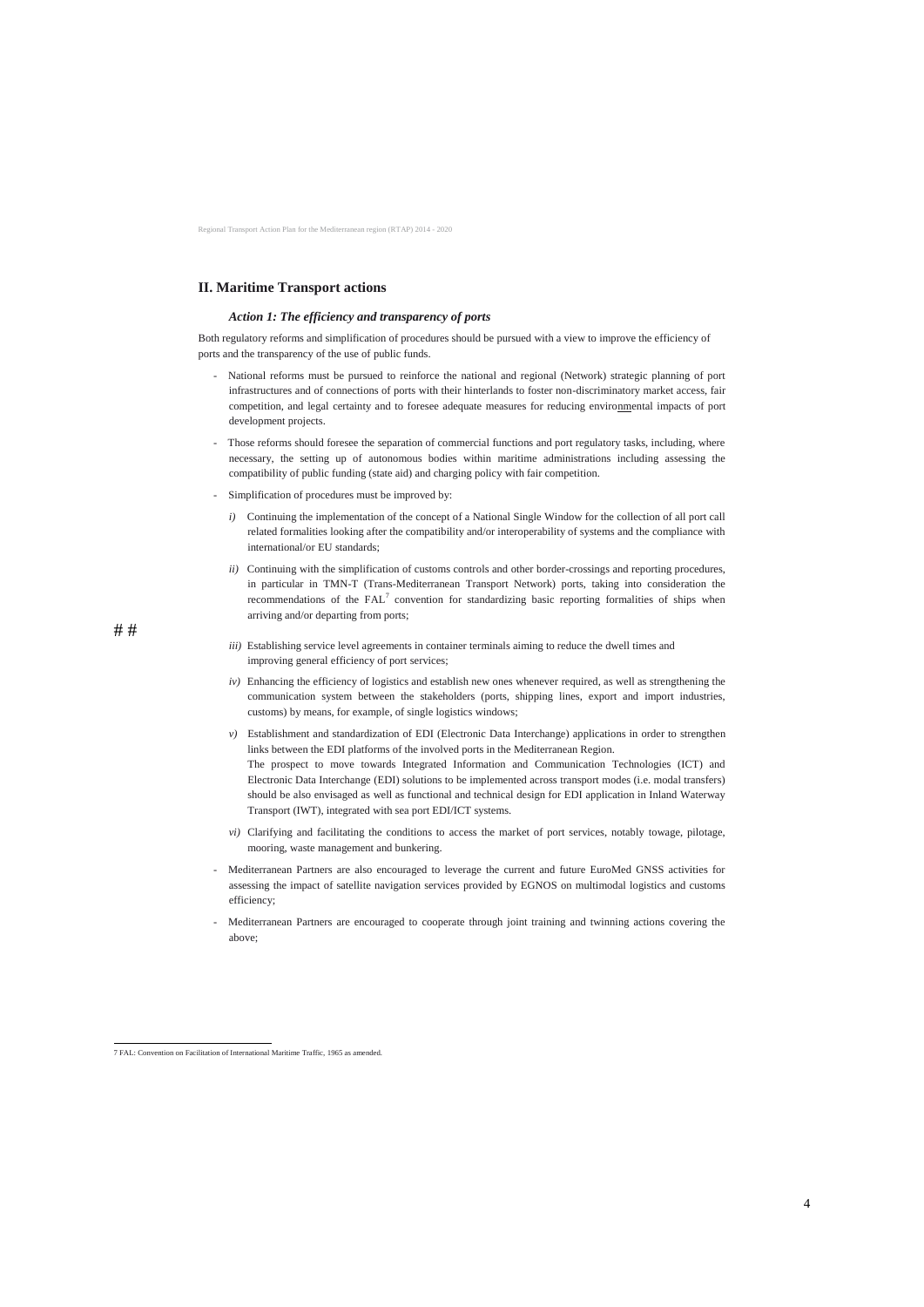Regional Transport Action Plan for the Mediterranean region (RTAP) 2014 - 2020

Mediterranean Partners are invited to further improve their capacities to receive, share and analyse traffic monitoring information. These individual and regional efforts shall also take into account current and future technical developments such as the use of  $Sat-ALS^9$ .

- Mediterranean partners are encouraged to establish national maritime clusters (framework of exchange of information and best practices between private and public stakeholders) with a view to enhance the port performance, as well as to explore the options for promoting networking of maritime clusters with the EU Member States and between themselves;
- Mediterranean Partners are encouraged to effectively implement the ILO/WHO<sup>8</sup> recommendations pertaining to Safety and Health requirements in accordance with *«Guidelines on Occupational Safety and Health Management Systems»* to protect Safety, Health and Welfare of people engaged in work and employment at their ports;
- Collaboration in Research and Innovation (R&I) activities should be envisaged in order to achieve innovative solutions for enhancement of port efficiency.

Mediterranean Partners are also encouraged to implement and/or enhance the VTMIS<sup>10</sup> systems along their coasts for properly monitoring, overviewing and recording all maritime activities, while at the same time facilitating ship movements and avoiding collisions and accidents. Information is to be also communicated with the Search and Rescue centre for timely involvement when necessary.

#### *Action 2: Maritime safety*

Accession to all relevant international maritime organisations in particular  $IMO<sup>11</sup>$ , and effective implementation of all relevant international maritime conventions should be encouraged. Mediterranean Partners' representation in a number of international fora, such as the IMO, should be enhanced in order to speak with one voice on issues of common concern. To this end, preparatory discussions should be held, when possible, within the EuroMed Maritime Working Group.

Mediterranean Partners should effectively implement the mandatory SOLAS<sup>12</sup> maritime security requirements in accordance with the ISPS<sup>13</sup> Code, taking into account also the international guidelines (notably those set up in the IMO framework in relation with the prevention and the fight against piracy and armed robbery at sea). This should be achieved through:

Mediterranean Partners should pursue technical cooperation relating to the transport of dangerous goods in order to ensure effective implementation of the relevant international maritime conventions, including through training.

#### *Action 3: Maritime security*

- A national regulatory framework aiming to identify roles and responsibilities at both the flag and port State levels;
- The development of a higher level of awareness of the strategic value of security in the maritime sector;
- The knowledge of the maritime security domain by administrations' personnel in connection with their capability to perform the assigned tasks;
- 8 ILO/WHO International Labour Organisation / World Health Organisation.
- 9 SAT-AIS European Satellite-Automatic Identification System.
- 10 VTMIS Vessel Traffic Management and Information System.
- 11 IMO International Maritime Organisation.
- 12 SOLAS Safety of Life at Sea Convention.
- 13 ISPS International Ships and Port Facility Security Code.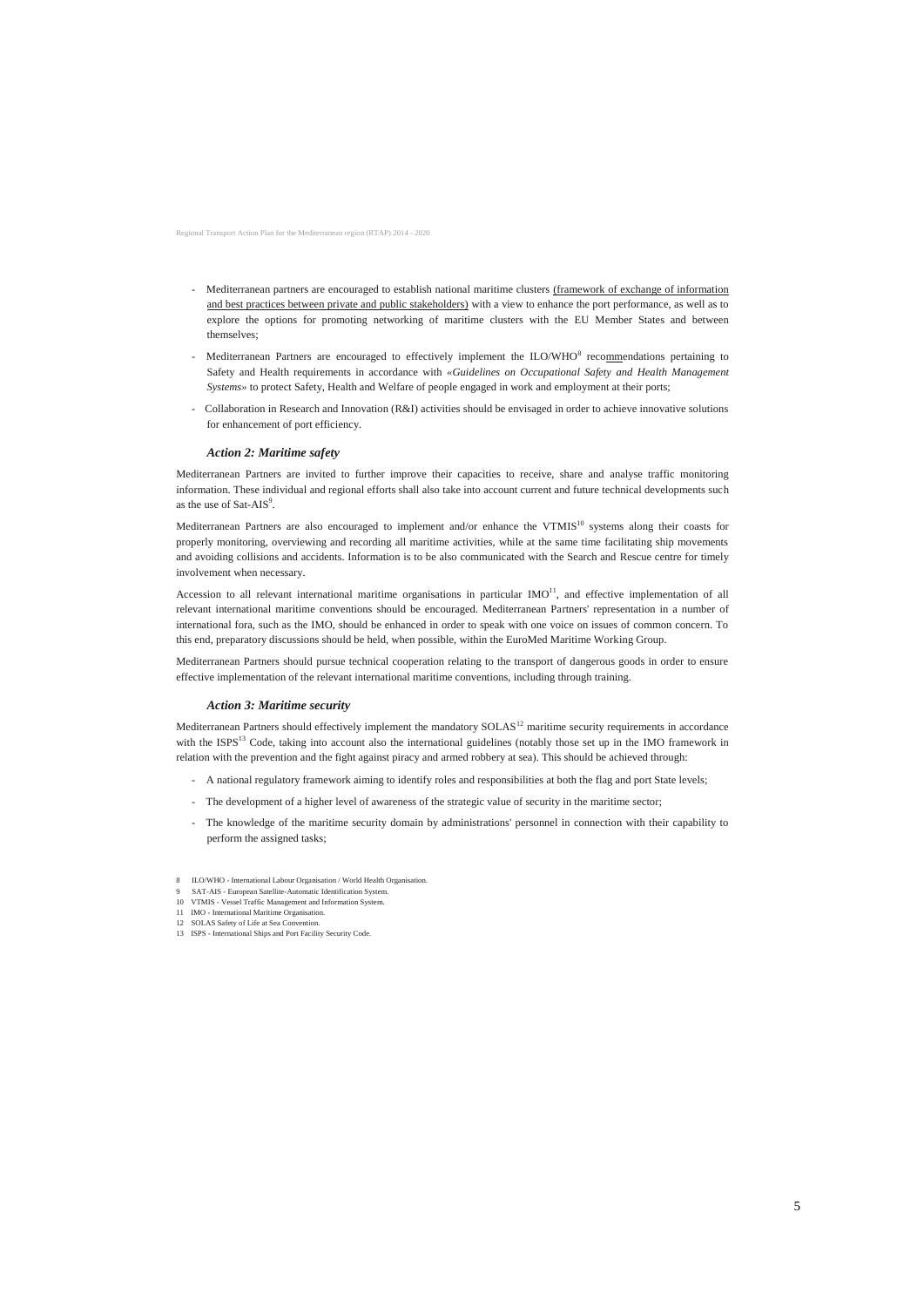Regional Transport Action Plan for the Mediterranean region (RTAP) 2014 - 2020

- The setting up of coherent and consistent control and supervision systems manned with competent and well trained personnel;
- Dissemination of internationally endorsed best practices amongst national authorities and operators in terms of prevention of and fight against piracy and armed robbery at sea on board commercial ships;
- Taking into account the relevant European legislations and guidelines pertaining to this domain, which are regularly disseminated, notably through the European Maritime Safety Agency (EMSA).

Mediterranean Partners should effectively implement the MARPOL<sup>14</sup> convention, with special attention being given to establishing port reception facilities, and the setting up of Port Waste Management and Emergency Response Plans.

Mediterranean Partners are advised to use, where appropriate, EMSA operational preparedness, detection and response services with respect to pollution caused by ships and marine pollution by oil and gas installations. In this concern, Mediterranean Partners are invited to consider the CleanSeaNet<sup>16</sup> Agreement with EMSA.

#### *Action 4: Marine environment*

In specific cases, Mediterranean Partners are invited to fully implement the environmental related instruments e.g. the MARPOL-Annex  $VI<sup>15</sup>$ , including by developing interoperable refuelling installations for Liquefied Natural Gas (LNG) and a regulatory approach to the use of scrubbers.

Mediterranean Partners are encouraged first to ratify the BWM<sup>17</sup> convention in order to enforce and effectively implement it. Special consideration should be given to Mobile Offshore Units and Offshore Supply Vessels. It is crucial to have well trained Port State Control officers in this domain.

Mediterranean Partners are invited to give priority to becoming members of the ILO<sup>18</sup> Maritime Labour Convention entered into force in 2013 at the international level, and to effectively implement its requirements.

In their strategic vision for the future development of their ports, Mediterranean Partners are encouraged to include the necessary measures towards a gradual transformation into Green Ports according to the applicable criteria and definition. R&I cooperation in this field should be considered.

#### *Action 5: Training, Certification and Promotion of Seafarers*

Mediterranean Partners are encouraged to pursue the creation of maritime training institutes as one of the key factors for developing the maritime sector and promoting job opportunities. Furthermore the establishment of networks between the maritime training institutes could be beneficial in terms of boosting skills and employability and supporting the competitiveness of the maritime industry in the Mediterranean Sea basin.

Following a request by the EU Member States to recognise certificates of seafarers issued by a Mediterranean Partner, the European Commission is invited to find an appropriate timing to conduct the necessary inspection for the Mediterranean countries not yet recognised at EU level. Until such inspection is conducted, the Mediterranean Partner concerned is urged to prepare itself for the inspection by verifying that it complies with the requirements of the STCW Convention<sup>19</sup>. In addition, the EU Member States are invited to offer opportunities to seafarers of the Mediterranean Partners for training and working on board ships flying the European flag.

15 MARPOL - International Convention for the Prevention of Pollution from Ships -Annex VI Prevention of Air Pollution from Ships.

<sup>14</sup> MARPOL - International Convention for the Prevention of Pollution from Ships.

<sup>16</sup> CleanSeaNet - European Satelite-based Oil Spill and Vessel Detection Service.

<sup>17</sup> IMO/BWM - International Convention for the Control and Management of Ship's Ballast Water and Sediments (Ballast Water Management).

<sup>18</sup> ILO - International Labour Organization.

<sup>19</sup> STCW Convention - The International Convention on Standards of Training, Certification and Watchkeeping for Seafarers.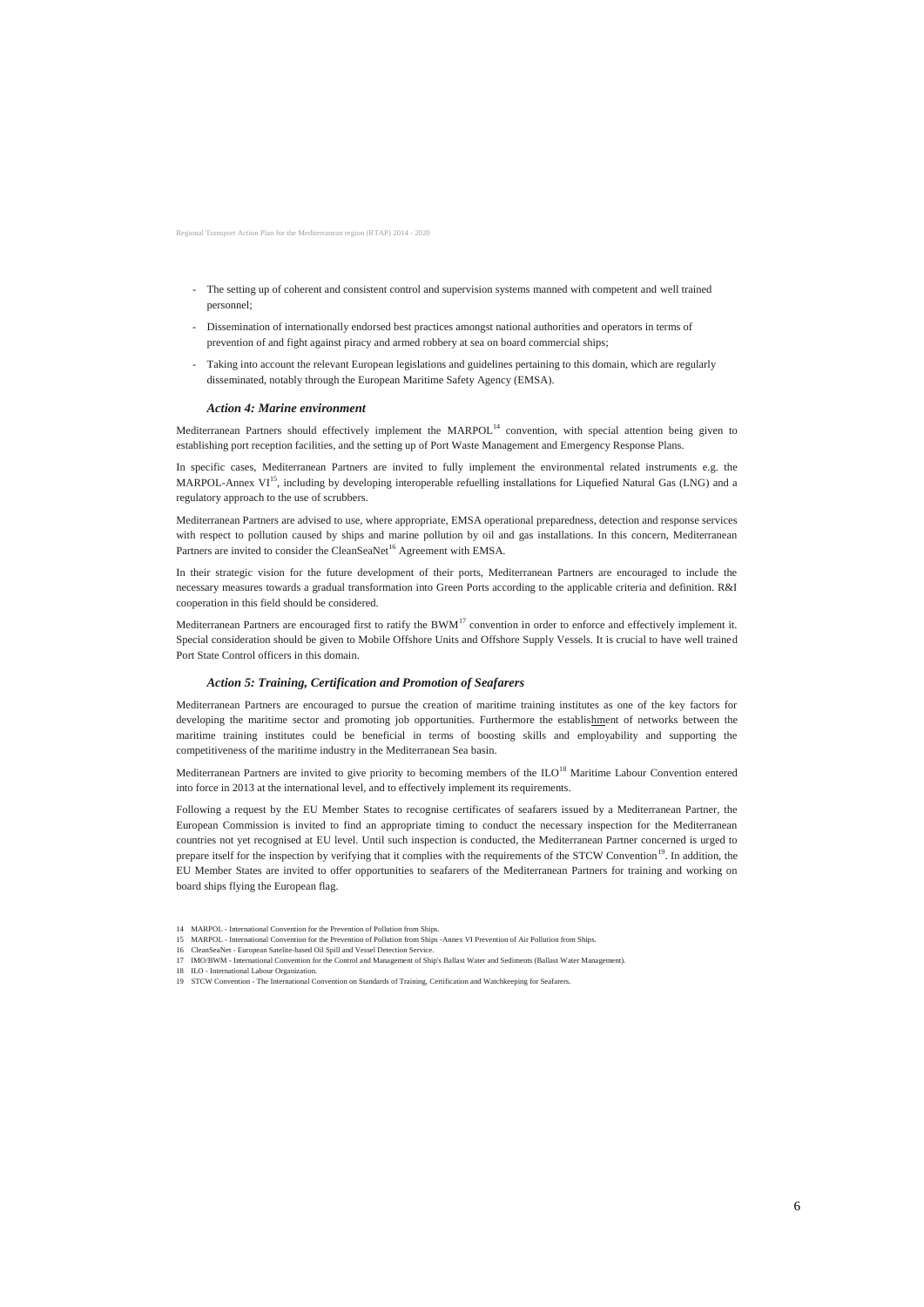Regional Transport Action Plan for the Mediterranean region (RTAP) 2014 - 2020

Mediterranean Partners are encouraged to promote greater awareness and knowledge to attract new entrants, especially among young people, of the opportunities offered by a career at sea. This should be achieved through:

- Improving the quality of life at sea, and providing seafarers with similar privileges to that available ashore;
- Providing adequate accommodation for trainees, and encouraging all officers to actively participate in the training on board ships;
- Highlighting the role of women in the seafaring profession and promote their greater participation in maritime training.

#### *Action 6: Motorways of the Sea (MoS)*

The Transport work package included in the RR.I.M.A. (Partnership in Research and Innovation in the Med Area) $^{21}$  could be a framework for R&I cooperation in this sector.

The development of Motorways of the Sea will continue to play a key role in connecting the Euro-Mediterranean region as well as its hinterlands. Mediterranean Partners are encouraged to develop integrated multimodal services and interoperable equipment and processes across the region addressing in particular *(i)* environment; *(ii)* integration of maritime transport in the logistics chain, and (iii) maritime safety, traffic management, human element and training.

Motorways of the Sea can aid in the development of connections between the Trans-European Transport Network and the future Trans-Mediterranean Transport Network. Under the provisions of the new TEN-T Guidelines,<sup>20</sup> MoS projects may be of common interest and eligible for EU financial support. Such projects are already being developed and the Mediterranean Partners are encouraged to continue to further develop them.

#### *Action 7: Passenger rights in maritime transport*

The passenger rights in the field of maritime transport should be recognised by national legislation, as regards information, assistance and compensation in case of delay or cancellation of services, and the specific measures for passengers with reduced mobility and disabled passengers.

<sup>20</sup> Regulation (EU) No 1315/2013 of the European Parliament and of the Council of 11 December 2013 on Union guidelines for the development of the trans-European transport network and repealing Decision No 661/2010/EU.

<sup>21</sup> P.R.I.M.A partnership should cover the whole chain from research to innovation, mobilizing universities, public and private research institutions, industry, research and innovation-driven enterprises and SMEs, extending to organizations providing support services such as financial institutions and investors.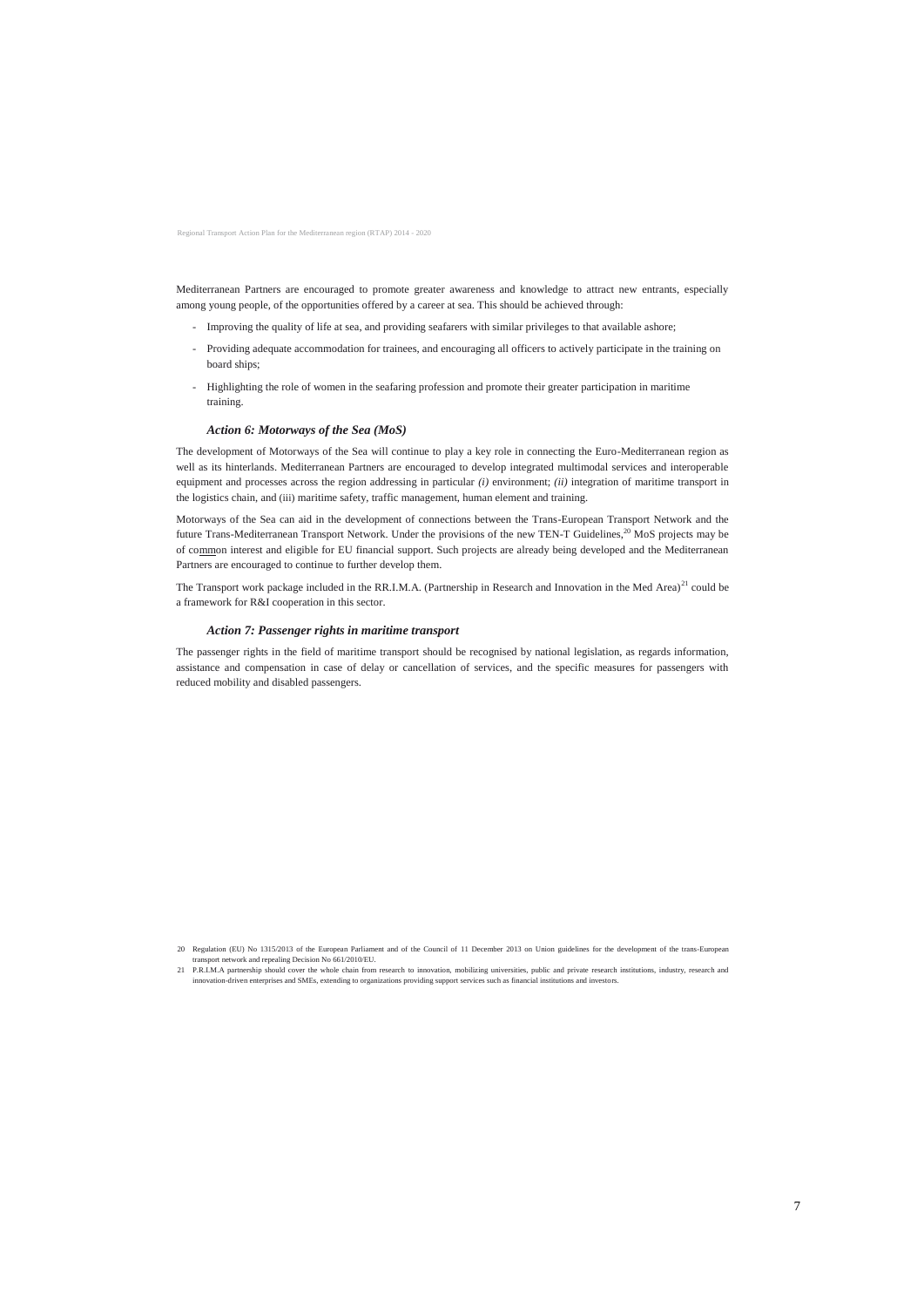Regional Transport Action Plan for the Mediterranean region (RTAP) 2014 - 2020

## **III. Land (road, rail and urban) Transport actions**

#### *Action 8: Efficient land transport systems*

Regulatory reform and convergence promoting cross-border transport and international haulage in the region will focus on operational and professional requirements between the EU and the Mediterranean Partners. The overall regulatory approach should be defined in the National Strategies, aimed at improving the whole of land transport, in particular by:

- Ensuring the application of harmonized transport rules and standards based on best international practices;
- Looking into the deployment of harmonized and interoperable Intelligent Transport Systems (ITS) as they are instrumental for achieving the goals of transport policy, in terms of reducing congestion and GHG emissions, improving network and system efficiency and road safety. The ITS should be developed through a "Strategic ITS Plan" that outlines the vision, applications, policy developments, benefits and approach needed to deploy ITS-based technologies.
- Enhancing capacity building for authorities responsible for land transport, notably with respect to datacollection, models, and systems that can enhance operations and management of transport systems on the whole.
- Pursuing efforts to improve the efficiency of the road transport sector, passenger and haulage, and addressing the professionalism of drivers, of operators, the technical state of the vehicle fleet and road safety;
- Addressing the organisation, safety and interoperability in the railway sector in particular by:
	- *i*) implementing European norms and good practices, in quality management for rail passenger transport;
	- *ii*) developing strategies for attracting freight to rail transport from other transport modes.
- Collaboration in R&I activities should be envisaged in order to achieve innovative solutions for enhanced system efficiency.

#### *Action 9: International land transport haulage*

Accession to and effective implementation of the main United Nations road transport agreements and conventions should be encouraged, notably in relation to road transport and road traffic safety, border crossing facilitation, transport of dangerous goods and perishable foodstuffs and vehicle regulations mentioned below.

By becoming parties to these legal instruments and effectively implementing them, Mediterranean Partners could benefit from widely harmonized frameworks.

These are: the European Agreement concerning the Work of Crews of Vehicles engaged in International Road Transport (AETR), the European Agreement concerning the International Carriage of Dangerous Goods (ADR), the Agreement on the International Carriage of Perishable Foodstuffs (ATP), the Customs Convention on the International Transport of Goods under Cover of TIR Carnets (TIR Convention), the International Convention on the harmonization of Frontier Controls of Goods (Harmonization Convention), the Agreement concerning the Uniform Technical Prescriptions for Wheeled Vehicles, Equipment and Parts of 1958 (The 1958 Agreement) and the Agreement concerning the Adoption of Uniform Conditions for periodical Technical inspections of Wheeled Vehicles.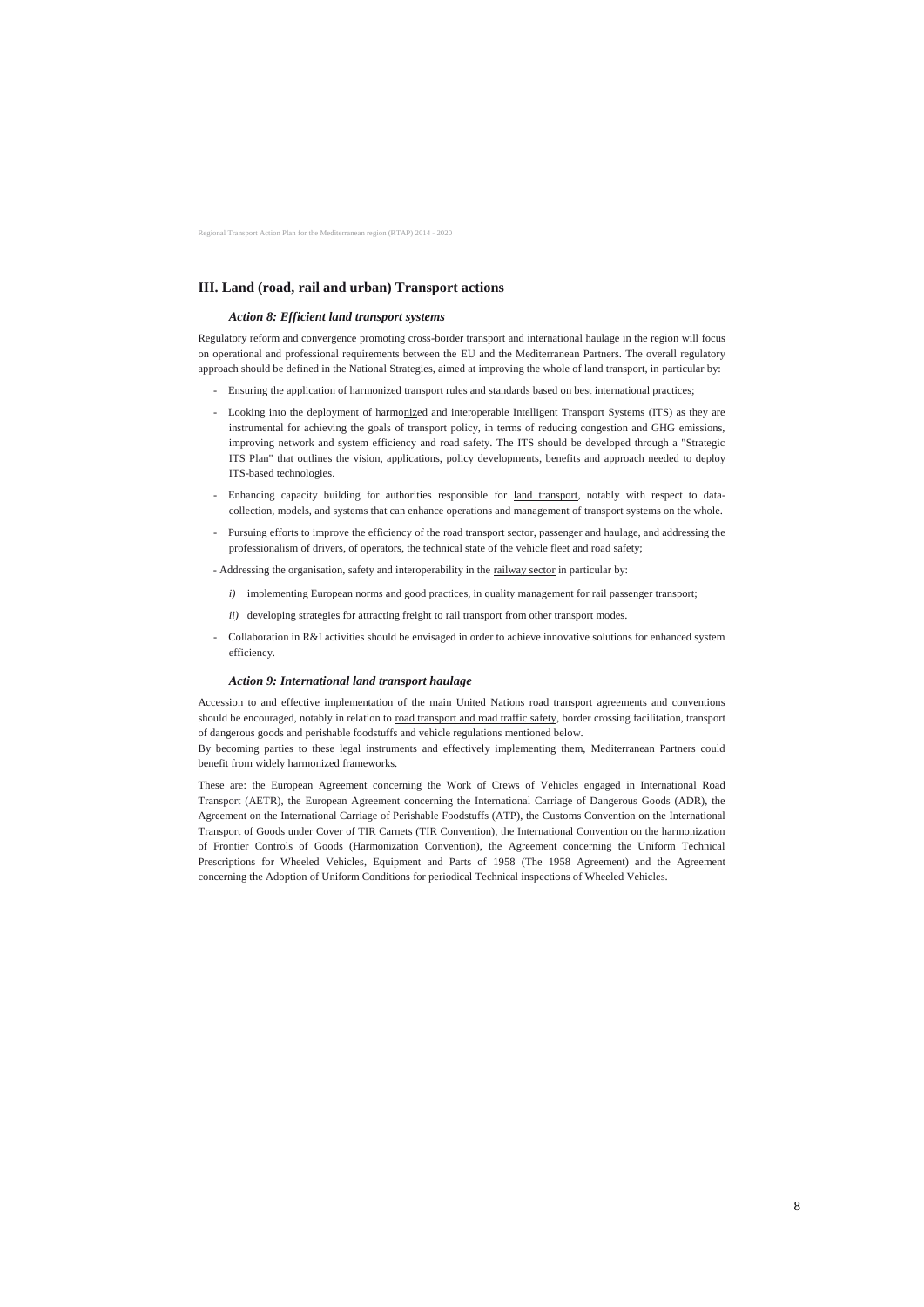Regional Transport Action Plan for the Mediterranean region (RTAP) 2014 - 2020

In the railway sector it includes the accession to international rail conventions (in particular COTIF-Convention concerning International Carriage by Rail).

Participation in the work of main international transport (road and rail) organisations, such as UNECE (Economic Commission for Europe), UIC (International Union of Railways), OTIF (Intergovernmental organisation for International Carriage by Rail) and CIT (the International Rail Transport Committee), should be pursued and encouraged amongst all Partner Countries. Mediterranean Partners' representation in such international fora should be enhanced in order to speak with one voice on issues of common concern. To this end, preparatory discussions should be held within the Land Transport Working Group of the Forum.

The Land Transport Working Group of the EuroMed Forum will promote dialogue and exchange of best practices with a view to support the Mediterranean Partners to identify measures to effectively implement these agreements.

#### *Action 10: Road safety*

Mediterranean Partners should continue to put in place road safety plans and strategies, which should include national target setting. All Partners will thus contribute to meet, jointly, a regional target linked to the percentage reduction of the number of road fatalities. This could be complemented by national targets for reducing serious road traffic injuries in Europe.

Sensitive areas to be addressed by comprehensive regulatory planning include, as a minimum: (i) road signs and road signals, road traffic rules and the criminal code on dangerous road traffic offences including the effective enforcement of these traffic rules; (ii) education of road users and training and examination of drivers; *(iii)* driving licences and other requirements for heavy goods and passenger vehicles; *(iv)* registration of vehicles as well as technical inspections of certain types of vehicles and the minimum standards towards which the vehicles are to be tested; (v) minimum mandatory safety equipment in vehicles and for powered two-wheelers; *(vi)* safety management principles to be applied for construction, development and maintenance of the main road infrastructure.

Mediterranean Partners should continue also to promote and strengthen the organisational structure, in particular via an organisational structure that can ensure coordination among various agencies and entities through a national safety program.

This institutional framework shall ensure an effective improvement of the road safety by:

- Conducting regular and transparent monitoring and elaborating a report on all relevant measures as well as on the progress towards national target(s);
- Stepping-up efforts for the education and information of all road users, including vulnerable road users, combined with efforts for the enforcement of safety-related road traffic rules;
- Setting-up a reliable data collection system on road fatalities and serious road accidents including where possible on their causes to facilitate data comparison;
- Exchange of experiences and good practices in the area of road safety management at the level of public passenger transport (from mass transit systems to collective taxis).

The Mediterranean countries are encouraged to share their national data at regional level, similarly to the practice of the European Road Safety Observatory and the Community Road Accident Database (CARE). These two platforms are relevant for the strengthening of knowledge as well as collecting and publishing data and information on road safety.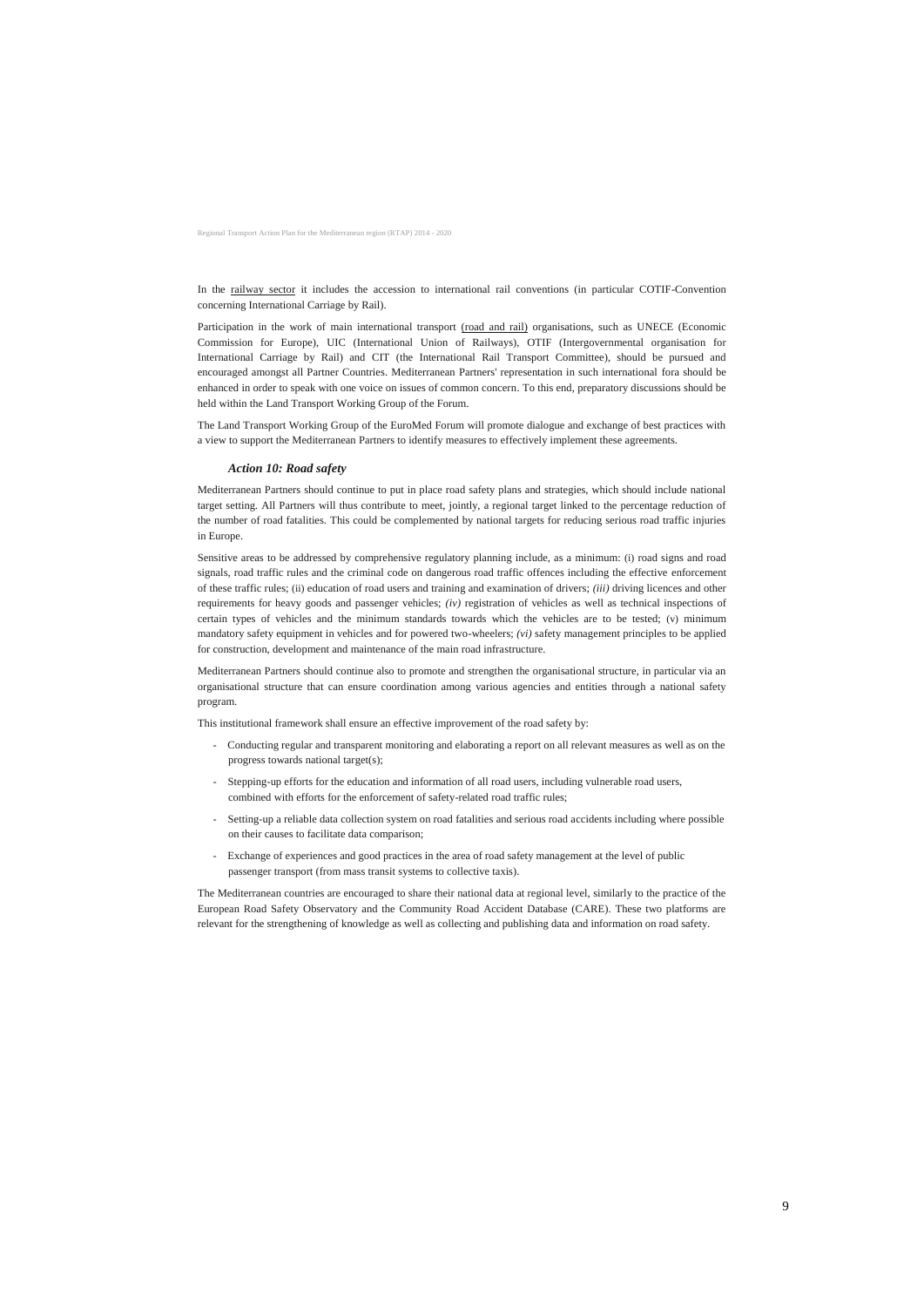#### *Action 11: Urban transport*

- National regulation and guidelines as well as organizational structures (e.g. urban transport authorities to coordinate effectively with local stakeholders in particular) and administrative processes should be defined for developing sustainable mobility plans which will take in account population needs in the mobility field and full recognition of the urban logistics contribution to the economic development.
- Development of sustainable financial models and mechanisms for the urban public transport.
- A framework for the collection and monitoring of relevant and reliable data on urban mobility and its impact (e.g.: air quality, road accidents) at national and local level will constitute the necessary basis to identify and deal effectively with urban mobility problems.
- The exchange of good practices with European cities and participation to the EU programme «CIVITAS»<sup>8</sup>.

Maximise the accessibility and the quality of life of urban areas and assure high-quality and sustainable mobility for passenger and trade, through and within the urban area based particularly on the development of public transport through:

#### *Action 12: Safety and interoperability in the railway sector*

Safety Management System for rail transport (passengers and trade) should be implemented by the Mediterranean Partners, including through the set-up of a relevant separate body for incident investigation, the collection and reporting on rail accidents data, the adaptation and the convergence with European and international safety standards and regulation.

Exchange of experience on management and improvement of level crossings should be encouraged.

Effective railway organisation, in terms of security and infrastructure management and operations, should continue to be enhanced and markets should be open to third party operators.

Exchange of experiences between the EU and the Mediterranean Partners will help implement these actions in the railway sector and in particular, where appropriate, with the support of the European Railway Agency.

#### *Action 13: Passenger rights in land transport*

 $\overline{a}$ 

Passenger rights in the railway and road transport sectors should be recognised by national legislation, as regards information, assistance and compensation in case of delay or cancellation of services, and the specific measures for passengers with reduced mobility and disabled passengers.

<sup>8</sup> The Europen Program CIVITAS (City VITAlity Sustrainability) aims at supporting cities in introducing ambitious policies and measures in regards to transport for promoting a sustaiable urban mobility.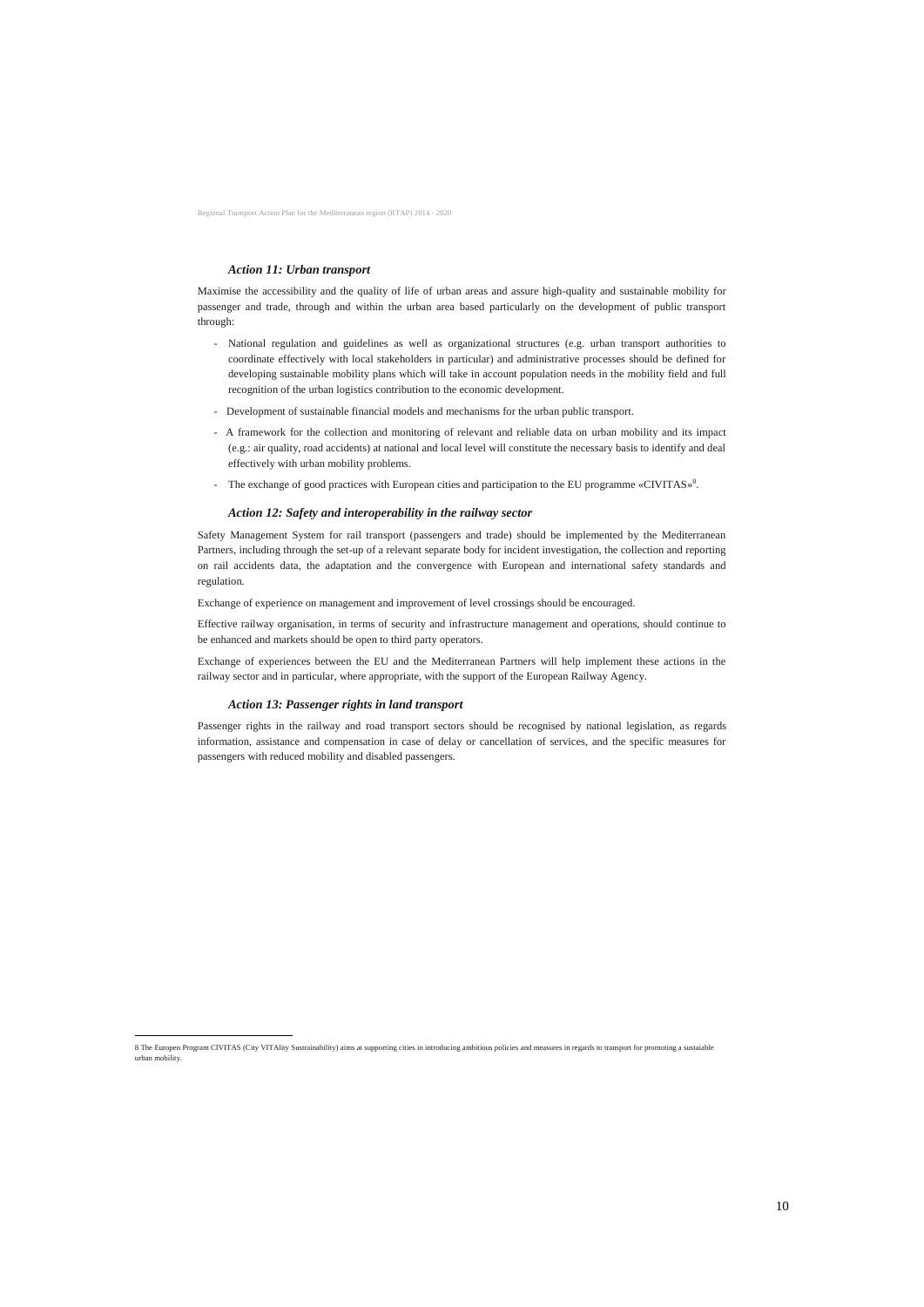Regional Transport Action Plan for the Mediterranean region (RTAP) 2014 - 2020

## **IV. Air Transport actions**

#### *Action 14: Civil aviation: Open the air transport market*

The EU is actively pursuing its policy of promoting the Euro-Mediterranean Common Aviation Area (EMCAA) by concluding aviation agreements with the Mediterranean Partners that are based on the principle of a gradual market opening and regulatory convergence. Implementing structural reforms in the field of air transport, in particular the opening of the air transport market to competition at national and international level is a longterm process. In several countries this process takes place in parallel with the reform of the national public airlines with exclusive traffic rights on international routes.

- *i*) Pursue their reform of national legislation in the field of air transport to facilitate the opening up of the markets (ownership and control, of air carriers, ground handling services, economic regulation of airports, etc.).
- *ii)* Ensure regulatory convergence between their legislation and the EU in what concerns consumer protection in the field of air transport, as regards price transparency rules, assistance and compensation in case of delay, cancellation or denied boarding, and the specific measures for passengers with reduced mobility and disabled passengers.
- *iii)* Conclude air transport agreements among themselves in order to allow the development of their air transport market.

The long-term goal is to develop the EMCAA gradually into a truly integrated and open area not only between the EU and each Mediterranean Partner but also among Mediterranean Partners themselves.

Considering the expected growth of the air transport market, it is important to ensure compliance with international standards for safety, security and environmental protection. Sustainability of the air transport sector in the region requires compliance of air transport legislation with rules and ICAO $^9$  standards.

Mediterranean Partners are invited to:

#### *Action 15: A safer and more secure air transport*

In the aviation safety area, Mediterranean Partners are invited to:

- *i)* Pursue harmonisation of their legislation with EU regulations.
- *ii*) Explore the possibilities for an enhanced cooperation with the European Aviation Safety Agency (EASA), possibly through the signing of Working Arrangements with the Agency. EASA will continue to work with all Mediterranean Partners in the development and implementation of specific co-operation activities.
- *iii*) Improve their aviation safety oversight capabilities establish/improve data bases on aircraft safety and to consider participation in the EU SAFA $^{10}$  program.
- *iv)* Introduce cross-border agreements regarding the investigation of accidents and incidents in civil aviation and establish databases in this area. In addition, to enhance collaboration through the use of the European Coordination Centre for Accidents and Incidents Reporting System (ECCAIRS).

9 ICAO - International Civil Aviation Organization.

SAFA - Safety Assesment of Foreign Aircraft.

 $\overline{a}$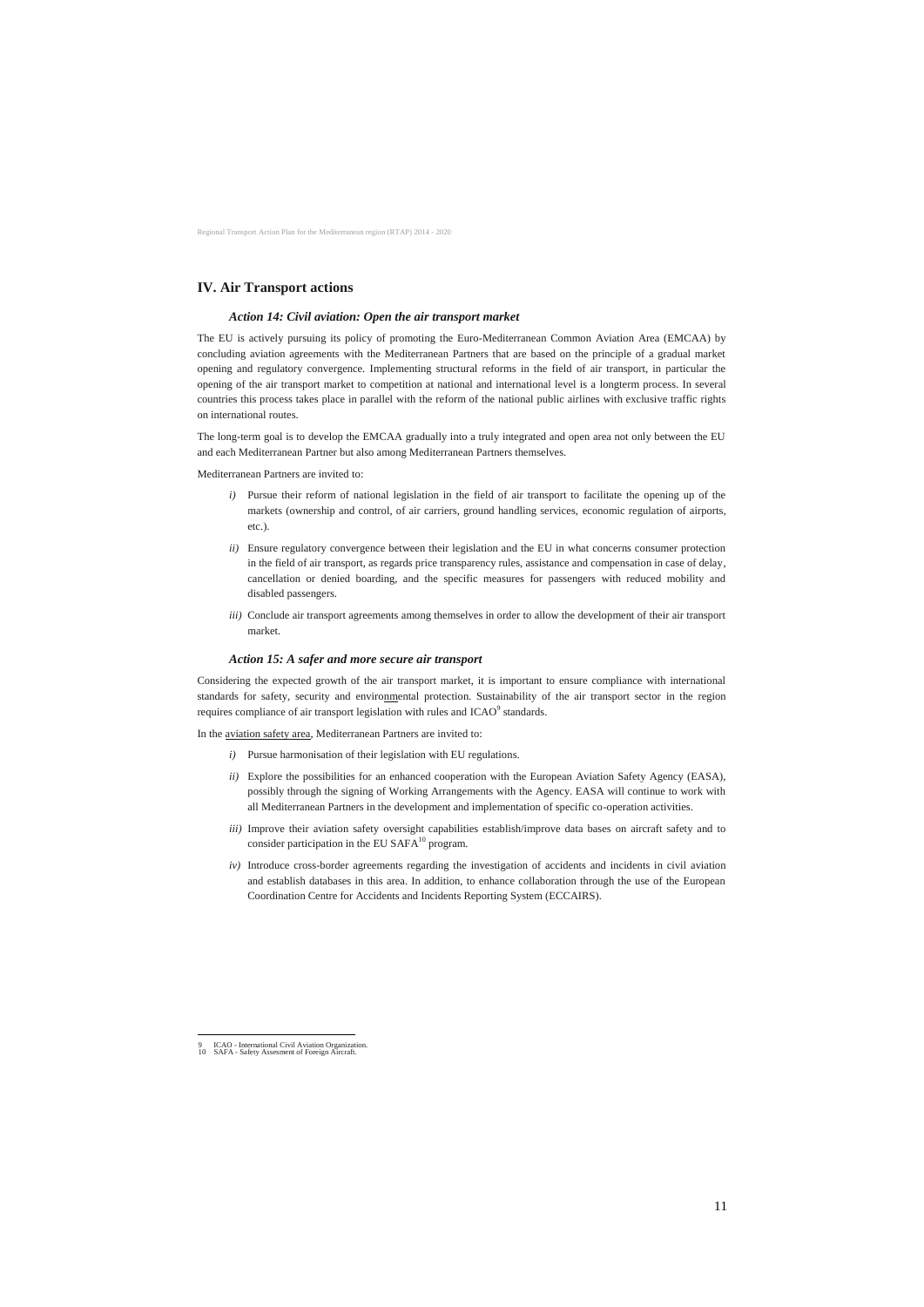Regional Transport Action Plan for the Mediterranean region (RTAP) 2014 - 2020

Concerning civil aviation security, Mediterranean Partners are invited to:

- *i*) Align regulatory provisions and supervisory mechanisms on security to the EU acquis.
- *ii*) Ensure implementation of these provisions and mechanisms by the relevant operators and the appropriate authority, or by an independent aviation security validator.
- *iii*) Enhance the security of cargo and air mail, including the full implementation of international standards (amendments 13 and 14 of ICAO Annex 17 - Security), and through implementation of the general basic security regime for transporting cargo and mail into the EU in order to achieve - through independent validation - ACC 3 designation (Air Cargo or Mail Carrier operating into the EU from a Third Country Airport).

#### *Action 16: Air traffic management*

The reform of the European ATM system has taken place in the context of the Single European Sky (SES) and research initiatives on air traffic management (SESAR); this implies introducing and applying new provisions and harmonised procedures as well as introducing new concepts, technologies and tools.

Given the international nature of the Air Traffic Management (ATM) domain, and due to reasons of efficiency and effectiveness it is recommended to develop and implement specific actions to establish the proper interface between the EU ATM system and the ATM systems in the Mediterranean basin. These specific actions could rely on the existing sub-regional ATM initiatives, such as: Europe-Middle East air traffic management coordination agreement (EAMEC) and the plan on the harmonisation of the control systems for the management of air traffic (AEFMP).

The EU encourages the Mediterranean Partners to join the relevant EU functional airspace block (FAB) initiatives.

In order to improve the safety and efficiency of the ATM area, Mediterranean Partners are encouraged to:

- *i)* Establish appropriate cooperation between their National Supervisory Authorities (NSAs) and the EU NSAs with a view to overseeing compliance of their respective Air Navigation Service Providers (ANSP) with the SES regulations on air traffic management.
- *ii)* Establish or designate, in accordance with the Single Sky Regulation where relevant, the NSA functionally independent of the ANSP which will ensure the monitoring and continuous supervision of ANSP compliance.
- *iii*) Improve the interfaces between their national and European ATM networks, in particular through the cooperation arrangement with the EU Network Manager appointed by the European Commission.
- *iv)* Participate where appropriate in the EU SESAR programme, both in the development phase managed by the Joint Undertaking, as well as in the deployment process, through the common projects.

#### *Action 17: Passenger rights in air transport*

Passenger rights in the sector of air transport should be recognised by national legislation, as regards information, assistance and compensation in case of delay, cancellation of services, denied boarding or downgrading, and the specific measures for passengers with reduced mobility and disabled passengers.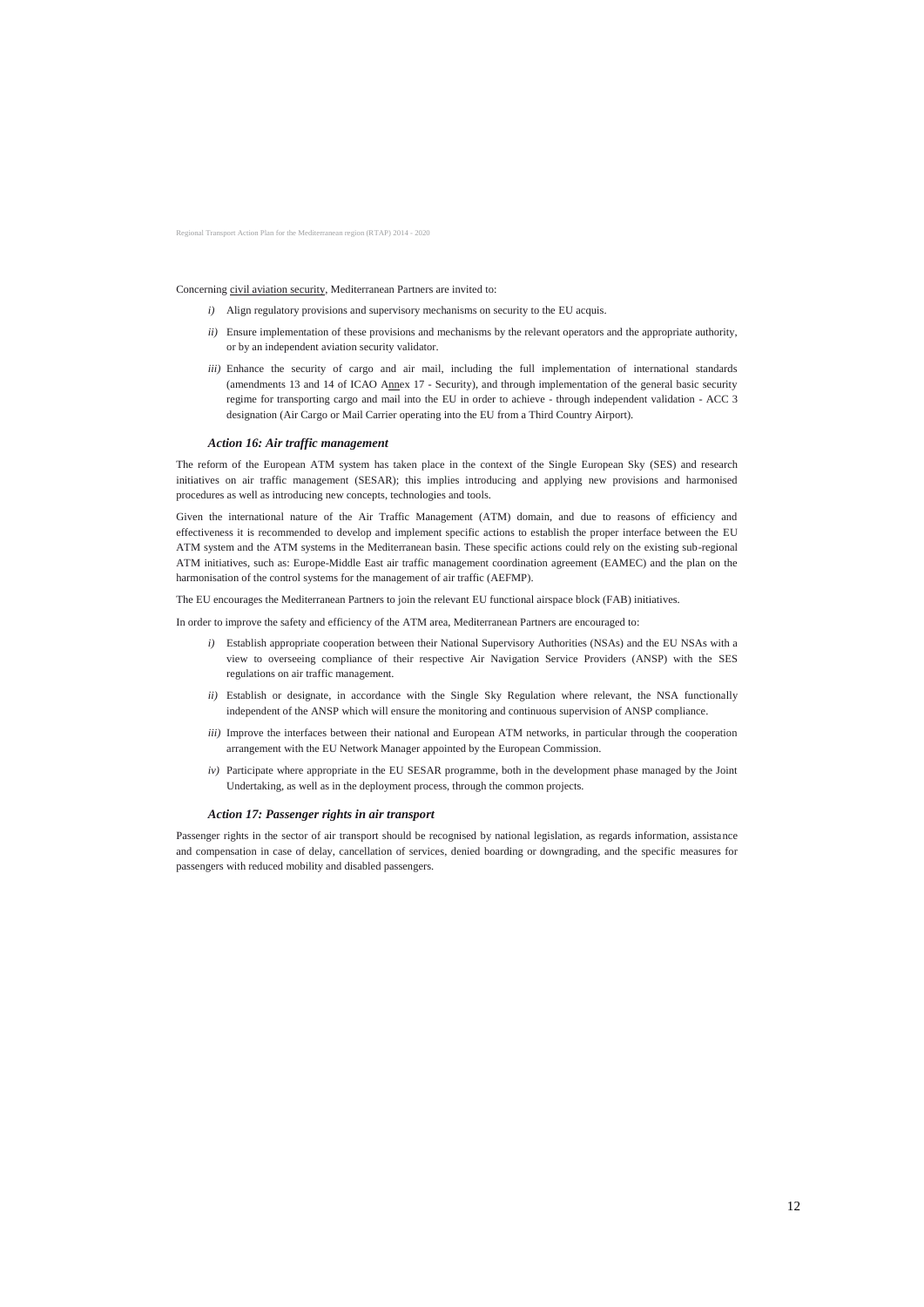## *Action 18: Implementation of GNSS Aviation*

The collaboration with Mediterranean Partners in the GNSS (Global Navigation Satellite System) projects should materialise through:

- Extension of the EGNOS<sup>11</sup> Safety of Life signal via infrastructure deployment to achieve coverage of the Mediterranean Partners airspace. Active support from Mediterranean Partners in achieving rapid installation of EGNOS RIMS<sup>12</sup> in their territories will be key, as well as enabling their smooth operations.
- Signature of International Agreement: non-EU countries can enter in such agreements to participate to EGNOS programme. A 'Horizontal International Agreement', could be envisaged, similar to air transport models. This agreement will define among other, governance, liability, funding. The definition of the role of EASA will be also part of such agreement.
- Signature of EGNOS Working Agreement (non-EU EWA): will have to be established between the local ANSP and the European EGNOS Service Provider (currently ESSP) to provide for all operational needs required for actual service provision.
- Adoption of ICAO provisions in relation to GNSS.
- Elaboration and implementation of the identified GNSS National Strategy: for civil aviation and other transport domains.

 11EGNOS - European Gestationary Navigation Overlay System. 12 RIMS - Ranging and Integrating monitoring stations.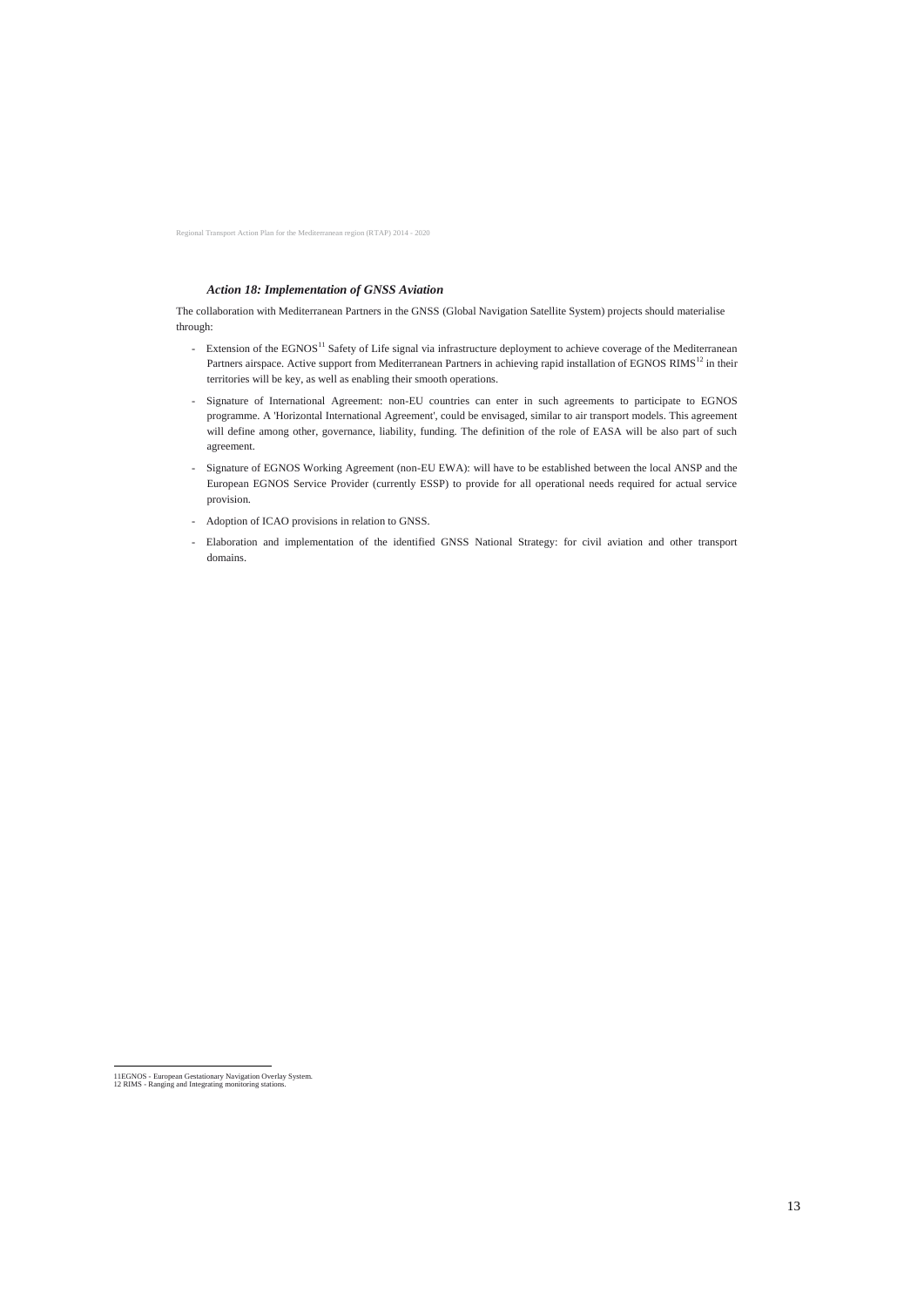## **V. Towards an integrated multimodal Euro-Mediterranean Transport Network**

## *Action 19: The Trans-Mediterranean Transport Network (TMN-T) and its connection to the Trans-European Transport Network (TEN-T*

The UfM Transport Ministerial Conference of November 2013 endorsed the principle of developing the Trans-Mediterranean Transport Network (TMN-T). This Network connecting the Mediterranean Partners amongst themselves will contribute to their economic growth and regional integration through a safe, secure, sustainable and efficient multimodal transport system for the movement of people and trade.

The development of logistics platforms situated in particular close to ports will reinforce the system's interoperability, allowing integrated multimodal services thanks to the connection between the lines of rail, land, maritime and airports constituting TMN-T.

In view of the development of the TMN-T, the EuroMed Transport Forum will finalise its discussions and work through its relevant thematic working groups. More specifically, it will focus on: the establishment of a mutually agreed TMN-T indicative map, including potential multimodal and interoperable connections within the TMN-T and with the TEN-T through Motorways of the Sea, logistic platforms, airports, ports and land links; the identification of the TMN-T priority projects and the relevant supporting actions. These expected results will be endorsed by the UfM Transport Ministerial Conference.

The indicative TMN-T map shall be endorsed by the UfM Transport Ministerial Conference. This map will be proposed for inclusion as the indicative extension of the TEN-T to the EU's Mediterranean Partners in the Regulation on Union guidelines for the development of the TEN- $T^{27}$ . The inclusion of the TMN-T map as the indicative extension of the TEN-T will formalise, from the EU side, the vision of the connection between the two networks, as reaffirmed by the UfM Transport Ministerial Conference of 2013, as well as confirm the coherence of approach to the development of transport connections not only within the EU but also with its neighbours.

The European Commission with the support of the UfM Secretariat, the representatives of the transport Ministries of the Mediterranean Partners and the EU Member States will pursue the technical dialogue within the thematic EuroMed Working Group «Network (TMN-T) / Land Transport».

In this prospect, the relevant stakeholders, including GTMO 5+5/CETMO, UMA, ESCWA and the IFI's (EIB, WB, EBRD, etc.), will continue to be closely involved.

#### *Action 20: Financing*

To support the implementation and management of the entire life-cycle *(identification, assessment, labelling, financing, implementation, monitoring)* of the priority projects of the TMN-T, it is important to strengthen the search for all potentially interested promoters and to mobilise, in a coordinated manner, all of the available funds, including EU instruments and support provided by the European Investment Bank and other European and international financial institutions.

The Union for the Mediterranean will assure its role of catalyzer of funding, together with all the European and International Financial Institutions, in order to propose the most relevant financing strategies in relation to the TMN-T projects. This could include the assessment of the projects through a multi-criteria analysis and their presentation to the SOM for labeling.

transport network and repealing Decision No 661/2010/EU, Article 49.6.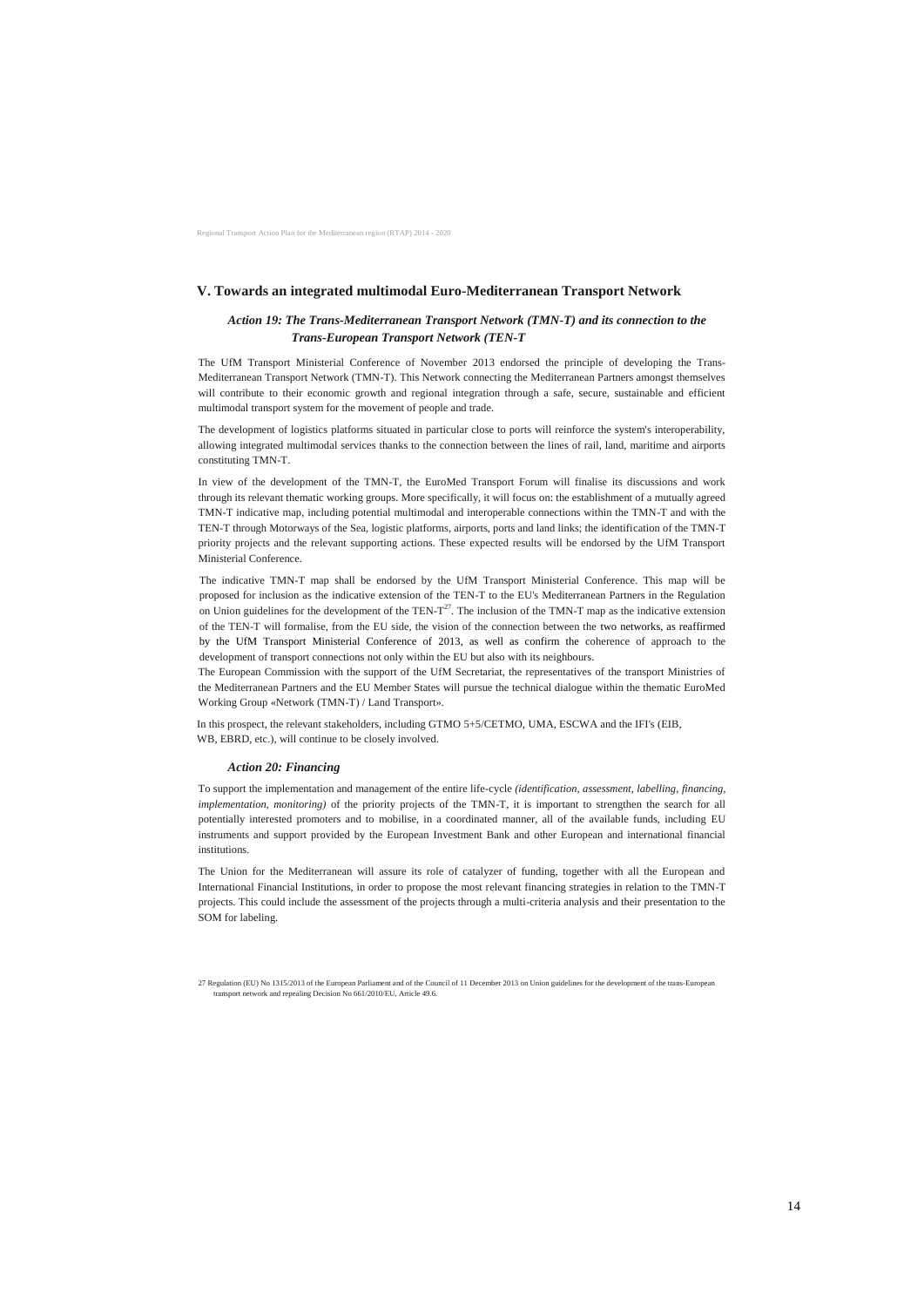Regional Transport Action Plan for the Mediterranean region (RTAP) 2014 - 2020

The connection between the TMN-T and the TEN-T will be highlighted in particular by the promotion of Motorways of the Sea projects and the possible mobilisation of the TEN-T financial instrument, namely the Connecting Europe Facility, in addition to and in complementarity with the other available funds.

According to its mandate to search for financial partners and promoters, the UfMS will set up a network of the relevant stakeholders involved in the implementation of the future TMN-T projects including the connection to the TEN-T.

The South-South and South-North Memoranda of Understanding, similar to those concluded between Tunisia/ France and Jordan/Italy, should be also encouraged to support the implementation of projects of Motorways of the sea.

As requested by the UfM Transport Ministers in November 2013, a Conference took place in December 2014 in Italy (Ports of Rome/Civitavecchia) in order to involve all potential financial partners. It constituted a first step in the process of dialogue leading to the identification of concrete actions in the field of financing transport projects.

#### *Action 21: Technical instruments*

At the TMN-T level, the description and the follow-up of the transport system must be supported by a common database, a Geographical Information System as well as forecasting models and definition of scenarios for the future. If relevant for the Mediterranean Partners, the experience of TEN-T through the TENtec tool may also be made available.

The work of the group of Euro-Mediterranean experts established within the previous RTAP 2007-2013 (known as «action 18 Group») will be pursued in accordance with the line defined by the EuroMed Transport Forum.

#### *Action 22: Development of logistics*

In order to set up an integrated multimodal Euro-Mediterranean transport network, the logistics performance in the region must be improved through:

- Strengthening the Euro-Mediterranean network of logistics platforms priority by the techno-economic studies of the new regional platforms.
- Support to the identification of global logistics solutions for an optimal control of the North-South and South-South flows.
- The implementation of a programme for upgrading logistics providers of the Mediterranean partners countries on the southern shore of the Mediterranean and promoting partnership between the North- South and South-South actors.

#### *Action 23: Extension of the TMN-T*

The EuroMed Transport Forum will explore the extension of the TMN-T towards Africa (as a link to Europe) and the Arabian Peninsula as well as Asia. The results of this work will be submitted to the UfM Transport Ministerial Conference.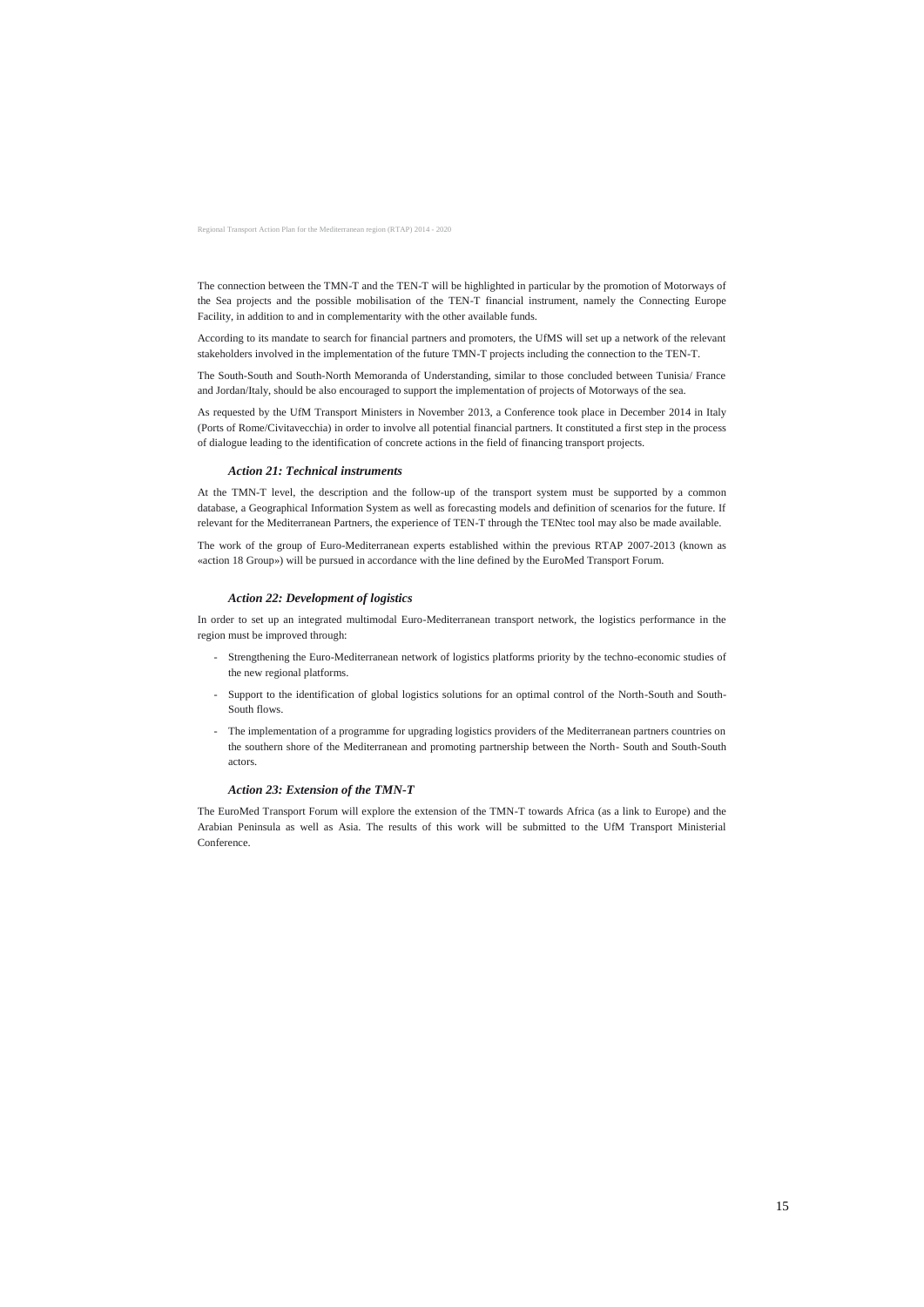Regional Transport Action Plan for the Mediterranean region (RTAP) 2014 - 2020

## **Annex 1: Declaration of the 2013 UfM Transport Ministerial Conference**

## **Union for the Mediterranean Ministerial Conference on Transport** Brussels, 14 November 2013

*MINISTERIAL DECLARATION*

The Ministers responsible for Transport of the Union for the Mediterranean, meeting in conference in Brussels on 14 November 2013, under the Co-presidency of the European Union (EU) and of the Hashemite Kingdom of Jordan

#### *Recalling:*

- 1. The Conclusions of the Euro-Mediterranean Ministerial Conference on Transport of 2005 (Marrakech) affirming Ministers' commitments to achieving the main objectives of the Barcelona Process and in particular, in the field of transport, the setting-up of an integrated multimodal Euro- Mediterranean transport network contributing to the strengthening of exchanges between the EU and the Mediterranean Partners, and among the Mediterranean Partners themselves;
- 2. The High Level Conference of 2007 (Lisbon) on the Extension of the Major Trans-European Transport Axes to the Mediterranean Region;
- 3. The Joint Declaration of the Paris Summit for the Mediterranean of 2008, launching the Union for the Mediterranean, a reinforced partnership built on the results of the Barcelona Process, stressing the need to increase cooperation in areas such as transport;
- 4. The Conclusions of the European Conference of 2009 (Naples) on *«The future of Trans-European Transport Networks: Bringing Europe closer to its neighbours»* encouraging the connection between the Trans-European Transport Network (TEN-T) and the non-European networks, especially the Trans-Mediterranean one (TMN-T);
- 5. The Conclusions of the Council of the EU of 6 October 2011 on *«Transport cooperation with the EU's neighbouring regions»* where it, in the context of the European Neighbourhood Policy, «recognises the importance of working together with neighbouring regions across all transport modes, including multimodal operations, to improve their safety, security, environmental and social performance», and it «encourages the EU to continue its cooperation in the Euromed transport framework under the auspices of the Union for the Mediterranean, with the aim of promoting concrete priority projects already identified within the Trans-Mediterranean Transport Network and therefore looks forward to a second Conference of the Transport Ministers of the Euro-Mediterranean region».

#### *Reaffirming:*

- 6. The need for a safe, secure, sustainable and efficient transport system based on harmonised transport standards as a condition for economic growth and integration in the Mediterranean region by facilitating trade and connecting people;
- 7. That, in this context, an integrated multimodal Euro-Mediterranean transport network has a key role to play for the strengthening of exchanges between the EU and the Mediterranean Partners and among the Mediterranean Partners themselves;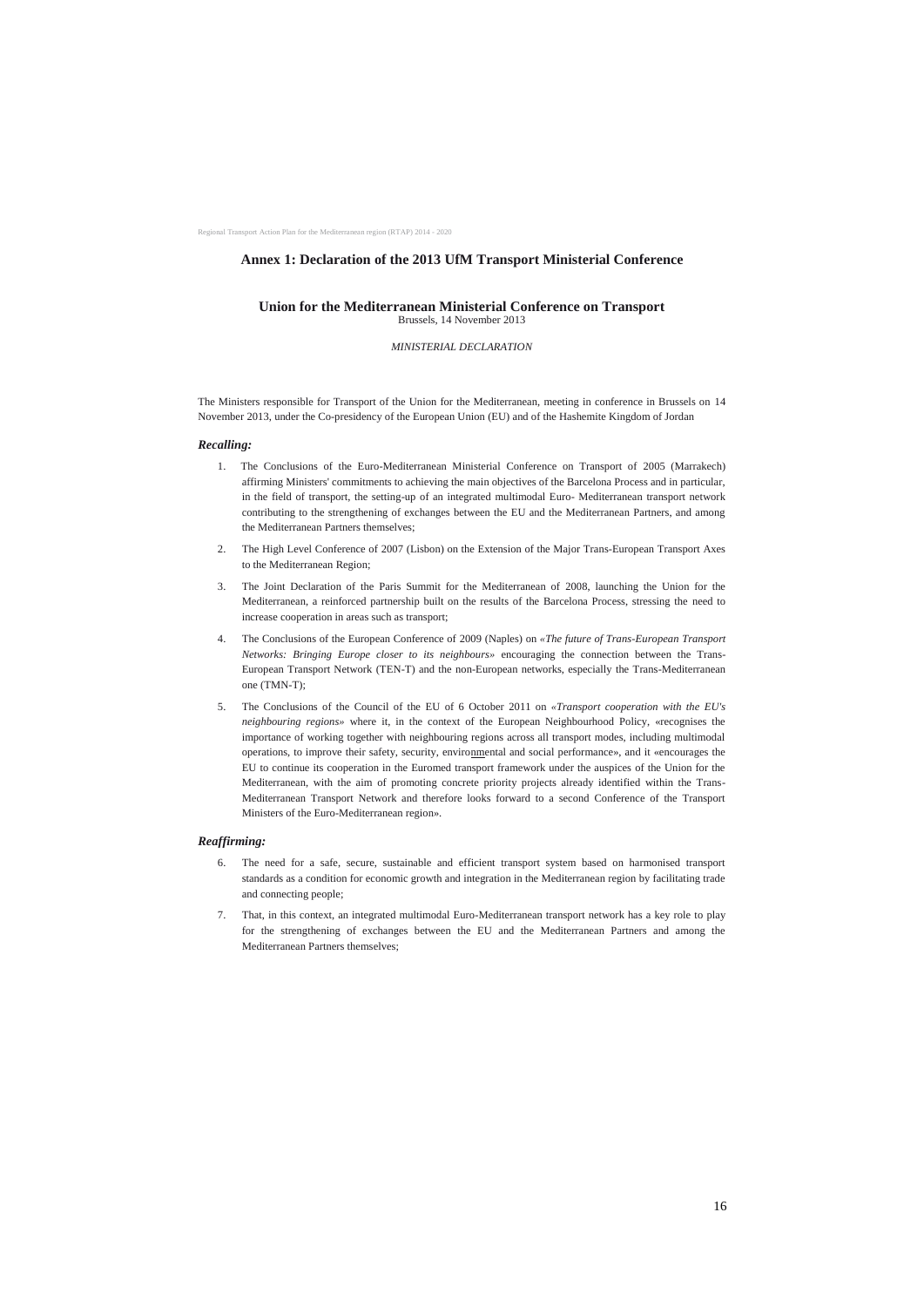Regional Transport Action Plan for the Mediterranean region (RTAP) 2014 - 2020

- 8. The importance of Euro-Mediterranean transport cooperation founded on the two complementary pillars of regulatory reform and convergence in all relevant different transport sectors (maritime, road, railways, civil aviation and urban transport) and of the establishment of the future Trans- Mediterranean Transport Network (TMN-T), to be connected with the Trans-European Transport Network (TEN-T);
- 9. The vision of this connection, as reflected in the EU Regulation on Union guidelines for the development of the trans-European transport network as well as in the EU Regulation establishing the Connecting Europe Facility, and as also endorsed by the Mediterranean Partners of the EU through their relevant national regulations and bilateral, regional and international commitments.

#### **Welcome:**

- 10. The work carried out within Euro-Mediterranean transport cooperation, notably through the T ransport Forum and its thematic working groups in the field of aviation, land and maritime transport, as well as infrastructure, that served as an efficient framework of dialogue and exchange of expertise;
- 11. The progress achieved in implementing the Regional Transport Action Plan for the Mediterranean Region (RTAP) 2007-2013 as regards the design of the TMN-T and the regulatory field;
- 12. The supporting actions that were carried out through EU instruments, the Mediterranean Partners' strategies as well as the cooperation with AMU, GTMO 5+5 /CETMO and ESCWA<sup>28</sup>, which were aimed at implementing the TMN-T.

#### **Endorse:**

- 13. The Evaluation Report of the RTAP 2007-2013 for the Mediterranean Region;
- 14. The priority guidelines for the establishment of the new RTAP 2014-2020 by the Euro-Mediterranean Transport Forum, which will lay down concrete actions on regulatory reform and convergence as well as TMN-T development; these actions should focus on the development of Motorways of the Sea and facilitation of maritime operations, as well as with the hinterland, the efficient use of rail and road networks, the establishment of a Euro-Mediterranean Common Aviation Area, transport safety and efficiency through intermodality, and the development of relevant innovative solutions, including through continued cooperation on GNSS (Global Navigation Satellite Systems);
- 15. The principle of developing the Trans-Mediterranean Transport Network (TMN-T) and its connection with the Trans-European Transport Network (TEN-T).
- 16. *Agree* to mandate the Euro-Mediterranean Transport Forum to closely follow the establishment of a mutually agreed indicative map of the Trans-Mediterranean transport network (TMN-T), and to identify the list of priority projects located in the TMN-T as well as the relevant supporting actions. In doing so, scenarios of potential connections within the TMN-T as well as with the TEN-T will be explored, including possible links between the Mediterranean and the Atlantic shores through the Motorways of the Sea.
- 17. *Encourage* the inclusion of the indicative map of the TMN-T into the Regulation on Union guidelines for the development of the Trans-European Transport Network.

<sup>28</sup> AMU: Arab Maghreb Union;GTMO 5+5 : Transport Ministers Group of the Western Mediterranean (5- France, Italy, Malta, Portugal, Spain /5- Algeria, Libya, Mauritania,Morocco, Tunisia); CETMO: Study Centre for Transport in the Western Mediterranean; ESCWA: United Nations Economic and Social Commission for Western Asia.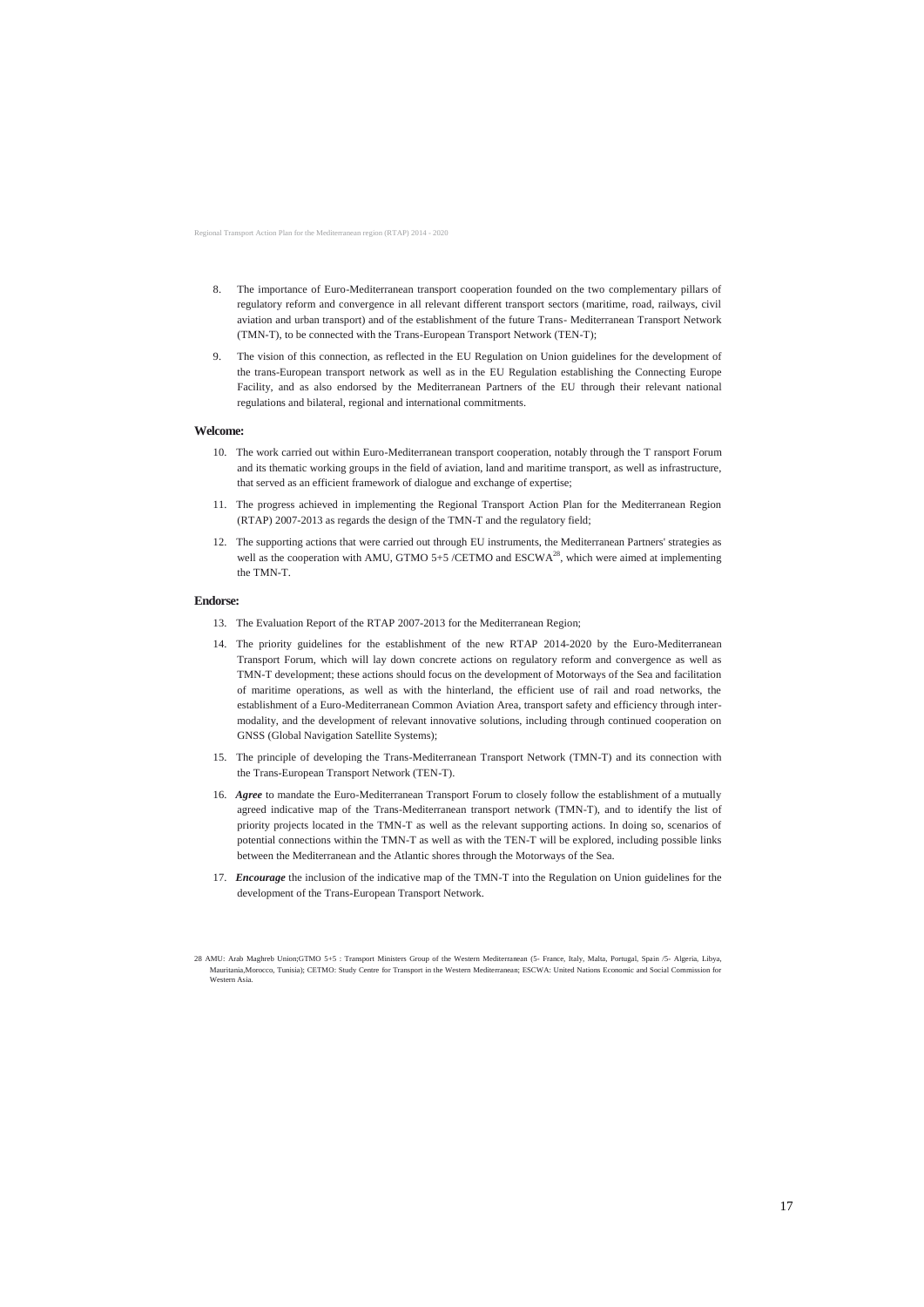Regional Transport Action Plan for the Mediterranean region (RTAP) 2014 - 2020

- 18. *Stress* the importance of the mobilisation of all the available funds, including EU instruments and supports by the European Investment Bank as well as other European and international financial institutions, in a coordinated manner to support the implementation of the TMN-T and its priority projects. To this aim, *support* the holding at the earliest convenience of a conference involving all potential financial partners to be organised by the Secretariat of the Union for the Mediterranean before the end of 2015.
- 19. *Entrust* the Euro-Mediterranean Transport Forum to enhance cooperation of the Euro-Mediterranean Partners in the relevant international fora, as well as promote the exchange of experiences and best practices amongst all participating countries, and reinforce the dialogue and exchange of views with the stakeholders.
- 20. **Recommend** the full involvement of relevant European Agencies for the implementation of the RTAP 2014- 2020, in accordance with their founding regulations.
- 21. *Underline* the importance of ensuring, within the Secretariat of the Union for Mediterranean, a permanent technical support to the operation of the Euro-Mediterranean Transport Forum.
- 22. *Agree* to hold the next Union for the Mediterranean Ministerial Transport Conference at the latest in 2016, and *request,* in this prospect, the Euro-Mediterranean Transport Forum to submit to the UfM Senior Official Meeting a progress report on the Euro-Mediterranean transport cooperation, including the development of the TMN-T and of the implementation of the new RTAP 2014-2020.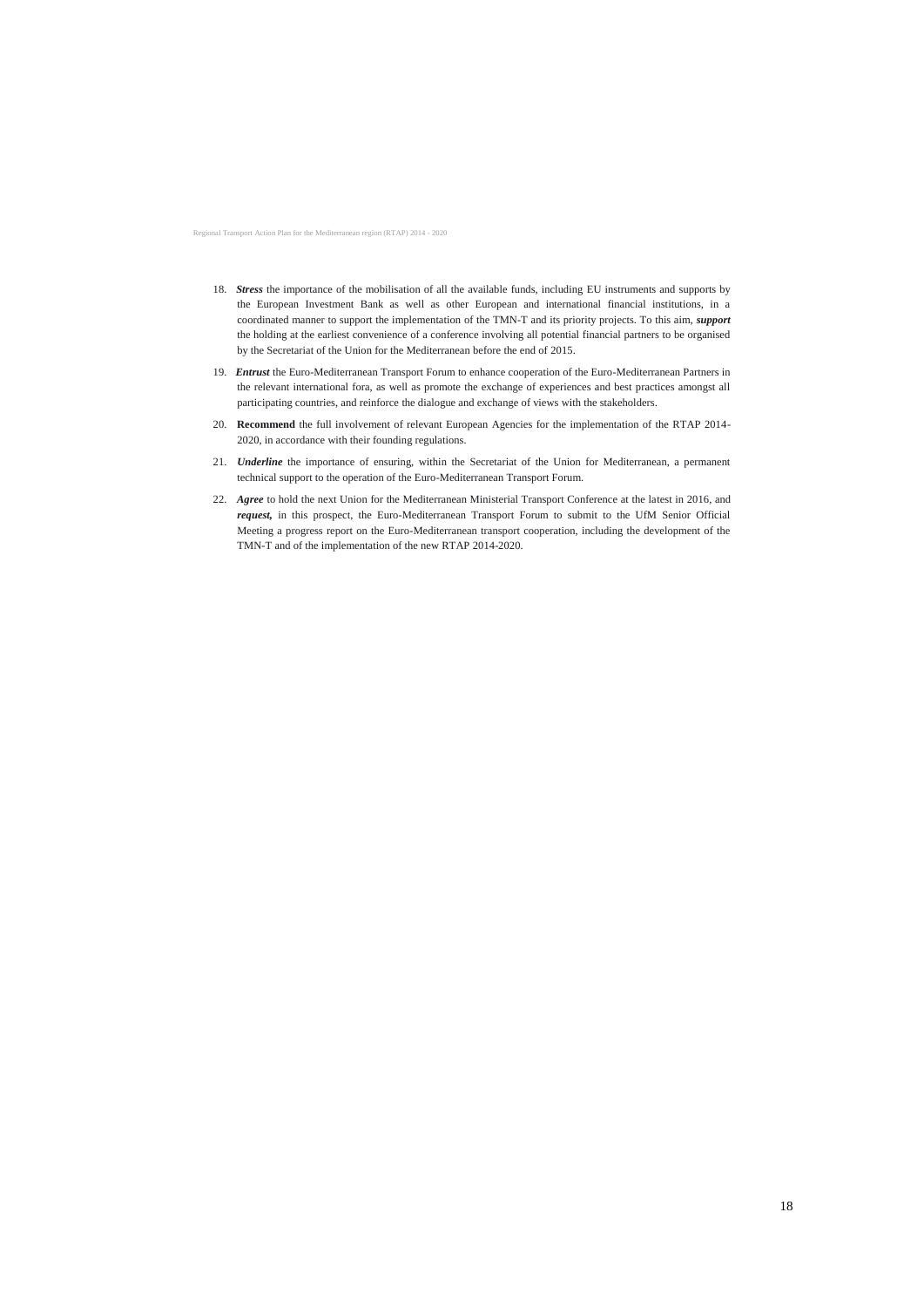## **Annex 2: Guidelines for the Regional Transport Action Plan (2014-2020)**

(Document *adopted by the UfM Transport Ministerial Conference of 2013)*

## **Regional Transport Action Plan for The Mediterranean Region (2014-2020)**

## **Priority Guidelines**

Ministers of the Union for the Mediterranean (UfM) responsible for Transport meeting in Conference in Brussels on 14th November 2013 have identified the priority guidelines which should translate into concrete actions in the future Regional Transport Action Plan for the Mediterranean Region for the period 2014-2020.

In continuity with the partnership launched by the Marrakech Ministerial Conference in 2005 and taking into account initiatives completed or underway at the different levels (national, sub-regional, regional and international), the Euro-Mediterranean regional cooperation in the transport field should focus on the following priorities:

#### *General guidelines*

- *i*) Improve the efficiency of ports, and strengthen the links between the EDI platforms (Electronic Data Interchange) of the Mediterranean Region;
- *ii*) Complete the deployment of VTS/VTMIS;<sup>13</sup>
- *iii)* Enhance maritime safety, including search and rescue activities, and the conditions of seafarers' training and certification, environmental protection, as well as security and the fight against piracy and armed robbery at sea.
- The main objective of the regional Euro-Mediterranean Partnership is to promote close cooperation between the two shores of the Mediterranean and among the Mediterranean Partners themselves in terms of regulatory framework and infrastructure in the field of transport in view of achieving tangible results.
- The future action plan (2014-2020) will be based on the principles of coherence and complementarity between national and regional transport policies as well as on a coordinated mobilisation of all partners on common strategic objectives.
- The implementation of the action plan will be coordinated and monitored by the Euro-Mediterranean dialogue structures under the auspices of the UfM, namely the Transport Forum and three thematic working groups: Maritime, Aviation, Trans-Mediterranean Transport Network (TMN-T)/Land Transport. Technical assistance projects will continue their support to Mediterranean Partners. The involvement of the European transport agencies and the European Investment Bank will be enhanced.
- The implementation of the action plan will take into account the results of the international conference involving all potential financial partners to be held in accordance with the 2013 Ministerial Declaration.

#### *Priority guidelines for maritime transport*

 $\overline{a}$ 

<sup>13</sup> VTS:Vessel traffic services. VTMIS:Vessel traffic monitoring and information system.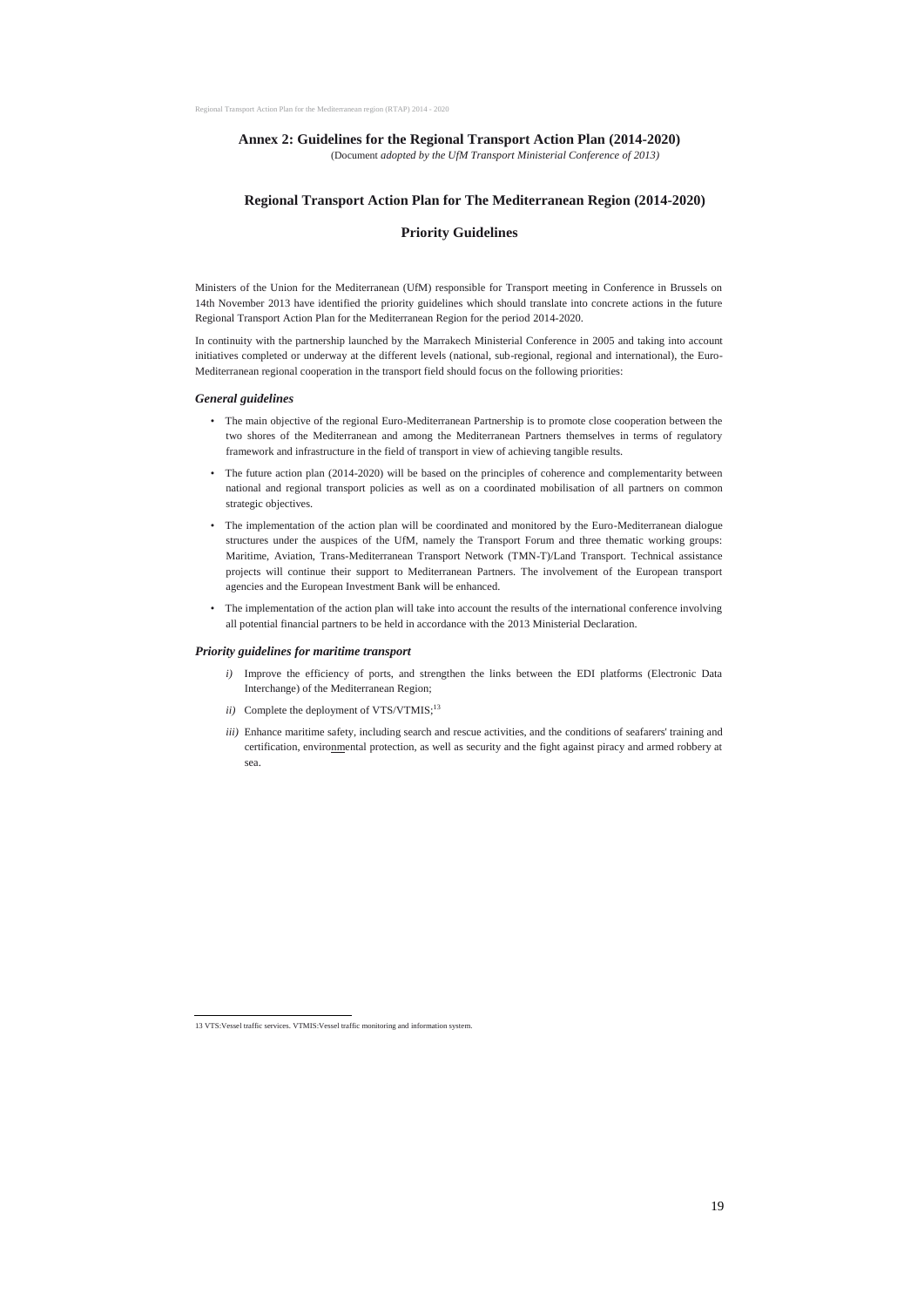#### *Priority guidelines for land transport (road, rail and urban)*

- *i)* Pursue the process of liberalisation of land transport;
- *ii)* Support the harmonisation of the international road haulage;
- *iii)* Support strengthening actions in road safety, urban transport, as well as safety and interoperability in the railway sector.

## *Priority guidelines for air transport*

- i) Promote the Euro-Mediterranean Common Aviation Area through, in particular, air transport agreements;
- ii) Implement a homogeneous regulatory framework for the operation of air transport services;
- iii) Promote the participation of Mediterranean Partners in relevant EU projects in the field of air transport.

- *i*) Implement a mutually agreed Trans-Mediterranean Transport Network (TMT-N) and its priority projects;
- *ii)* Pursue the development of methodologies, a database and a Geographical Information System for the description and the follow-up of the transport system in the Mediterranean Region;
- *iii)* Strengthen its connections with the Trans-European Transport Network (TEN-T), through actions on motorways of the sea, logistics, airports and land links.

#### **Priority guidelines for** *the "network"*

- *i*) Facilitate South-South exchanges of experience to complement North-South exchanges, and simplify procedures aimed at mobilising relevant bilateral and regional tools;
- *ii)* Strengthen human resources through the development of knowledge, competence and training, and promote good governance as well as institutional and organizational capacity in all areas covered by the future action plan;
- *iii)* Support socio-economic assessments in the development of transport planning and strategies, including through appropriate initiatives in the field of research;
- *iv)* Give specific attention to passenger rights, protection of environment and intermodality;
- *v*) Promote the development of relevant innovative solutions, including through continued cooperation on GNSS (Global Navigation Satellite Systems);
- *vi)* Encourage ratification of international Conventions on transport and their implementation and enhance Euro-Mediterranean cooperation in the relevant international fora.

#### *Priority guidelines common to all areas of transport*

Regional Transport Action Plan for the Mediterranean region (RTAP) 2014 - 2020

## **Annex 3: List of acronyms and abbreviations**

| <b>AEFMP</b> | Algeria, Spain, France, Morocco, Portugal                                                            |
|--------------|------------------------------------------------------------------------------------------------------|
| AETR         | European Agreement concerning the Work of Crews of Vehicles engaged in International Road T ransport |
| AMU          | Arab Maghreb Union                                                                                   |